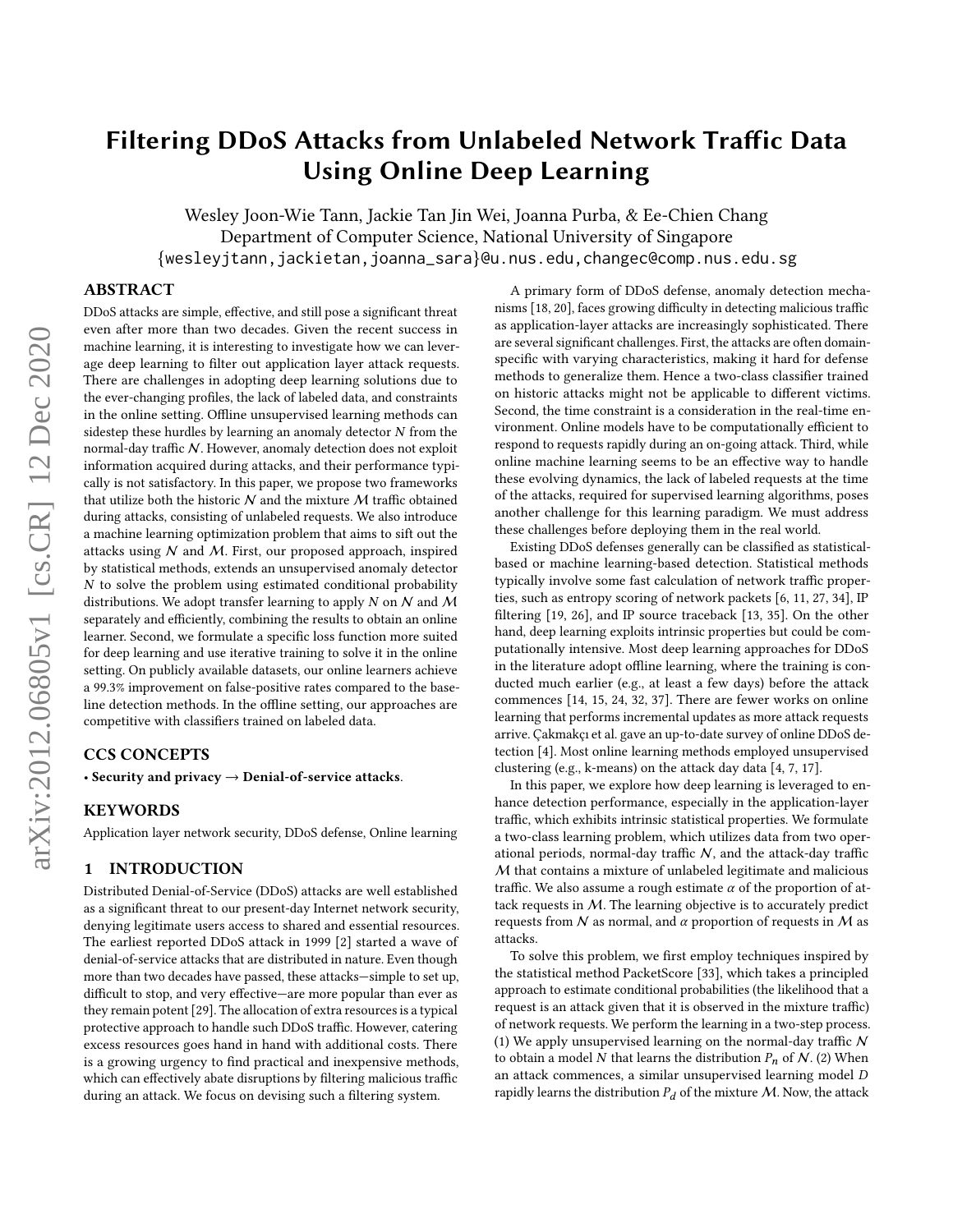<span id="page-1-0"></span>

Figure 1: A framework that utilizes both  $N$  and  $M$  to rank network traffic based on their final  $n_x/d_x$  scores. The higher the final score, the more likely the traffic is normal. To achieve computation speedup, the embedding of  $N$  is transferred to  $D$ .

and normal requests can be differentiated based on the differences between two conditional probability distributions  $P_n$  and  $P_d$ . We then rank each request x by  $P_n(x)/P_d(x)$ , where a higher score indicates a higher chance of normality, as illustrated in Figure [1.](#page-1-0)

In our construction, both models  $N$  and  $D$  are LSTM recurrent neural networks, designed for application-layer DDoS, where a "request" consists of a sequence of events (e.g., an HTTP GET to the landing page, followed by subsequent HTTP GET requests). To meet the online requirements, we design model  $D$  to achieve quick online updates by relying on transfer learning. When an attack occurs, the optimized embedding of  $N$  is transferred to  $D$ , significantly reducing the training needed for  $D$ . We call this particular construction of online learning the N-over-D nets.

However, there are two main challenges of generalizing statistical methods to a deep-learning approach. First, the learning models normalize data values for effective training and smooth gradient flow, and even though the range of values is maintained, the resulting model-calculated probabilities are not exact. While we designed our LSTM to get close to the exact likelihood, it could be distorted when taking the  $P_n / P_d$  division. Second, models N and D are separately trained during each operational period. There is no joint training of the models, and we do not fully leverage all available information for each model.

Hence, we formulate a machine learning loss function specifically to address these challenges. As N-over-D follows a statistical method to get probabilistic measures, it might not attain optimality in the learning paradigm. We design an online iterative two-class classifier for this particular loss function that jointly trains on both normal-day  $N$  and mixture  $M$  traffic. This online classifier does not have the ground truth label information. It uses pseudoground-truth labels, taking all traffic during attacks as malicious and labeling them accordingly. We train the classifier, with a similar model architecture as the LSTMs in N-over-D, using these inexact

labels to improve iteratively. This enhanced iterative classification approach achieves remarkable detection performance. Although the iterative classifier takes a slightly longer training time than N-over-D (3–5 times longer), it is nevertheless suitable for attacks with a short timeframe; even used for classifying unlabeled historic  $M_{\cdot}$ 

Comprehensive experiments demonstrate the ability of our approach to mitigate a range of DDoS attacks. For example, in the  $CICIDS2017$  dataset, while the  $N$  model achieves accuracy and a false-positive rate of (32.5%, 69.97%), both the online N-over-D and iterative classifier models accomplish marked improvements of (93.3%, 0.47%) and (93.5%, 3.40%), respectively. Moreover, both the N-over-D and the iterative classifier outperform existing online detection methods [\[4,](#page-11-17) [5,](#page-11-21) [17\]](#page-11-19) by a large margin in either accuracy or false-positive rates (see Section [7](#page-6-0) for details).

#### Contribution.

- (1) We formulate DDoS detection on unlabeled data as a machine learning optimization problem with normal-day  $N$  traffic, mixture  $M$  traffic, and the estimated  $\alpha$  proportion of attack as training inputs.
- (2) We propose an online approach N-over-D, inspired by statistical methods, extending one-class unsupervised learning to a two-class learning method. It deploys an LSTM-based model on  $N$  and  $M$  separately and incorporates transfer learning to speedup training in the online setting.
- (3) We design a specific loss function to address the challenges of N-over-D, proposing an iterative online method for this loss function, which jointly trains on both normal-day N and mixture M traffic data.

Organization. We organize the rest of the paper by first presenting the background information and challenges of the DDoS problem in Section [2.](#page-1-1) We introduce the problem in Section [3](#page-2-0) and propose an appropriate conditional probability learning approach in Section [4.](#page-2-1) We then detail the iterative classification approach in Section [5](#page-3-0) and the online LSTM architecture of our approaches in Section [6.](#page-3-1) In Section [7,](#page-6-0) we describe the datasets and evaluate our approaches on these datasets, comparing them with state-of-the-art methods. We also analyze the performance of our mitigation process and discuss several practical issues. Finally, we summarize related work in Section [8](#page-9-0) and conclude the paper in Section [9.](#page-10-0)

### <span id="page-1-1"></span>2 BACKGROUND AND CHALLENGES

This section gives an overview of application layer network services and describes the challenges of detecting DDoS attacks in such systems. We also motivate the need for innovative defenses that can perform online network traffic monitoring.

#### 2.1 Application Layer DDoS

A surge in application-layer DDoS attacks, using a network of widely distributed botnets, are increasingly disruptive to current network services [\[29\]](#page-11-1). Symantec's telemetry shows that it is often small and medium-sized retailers, selling goods ranging from clothing to gardening equipment to medical supplies, that are on the receiving end of the majority of attacks [\[30\]](#page-11-22). It is a serious global issue that could potentially affect any business that operates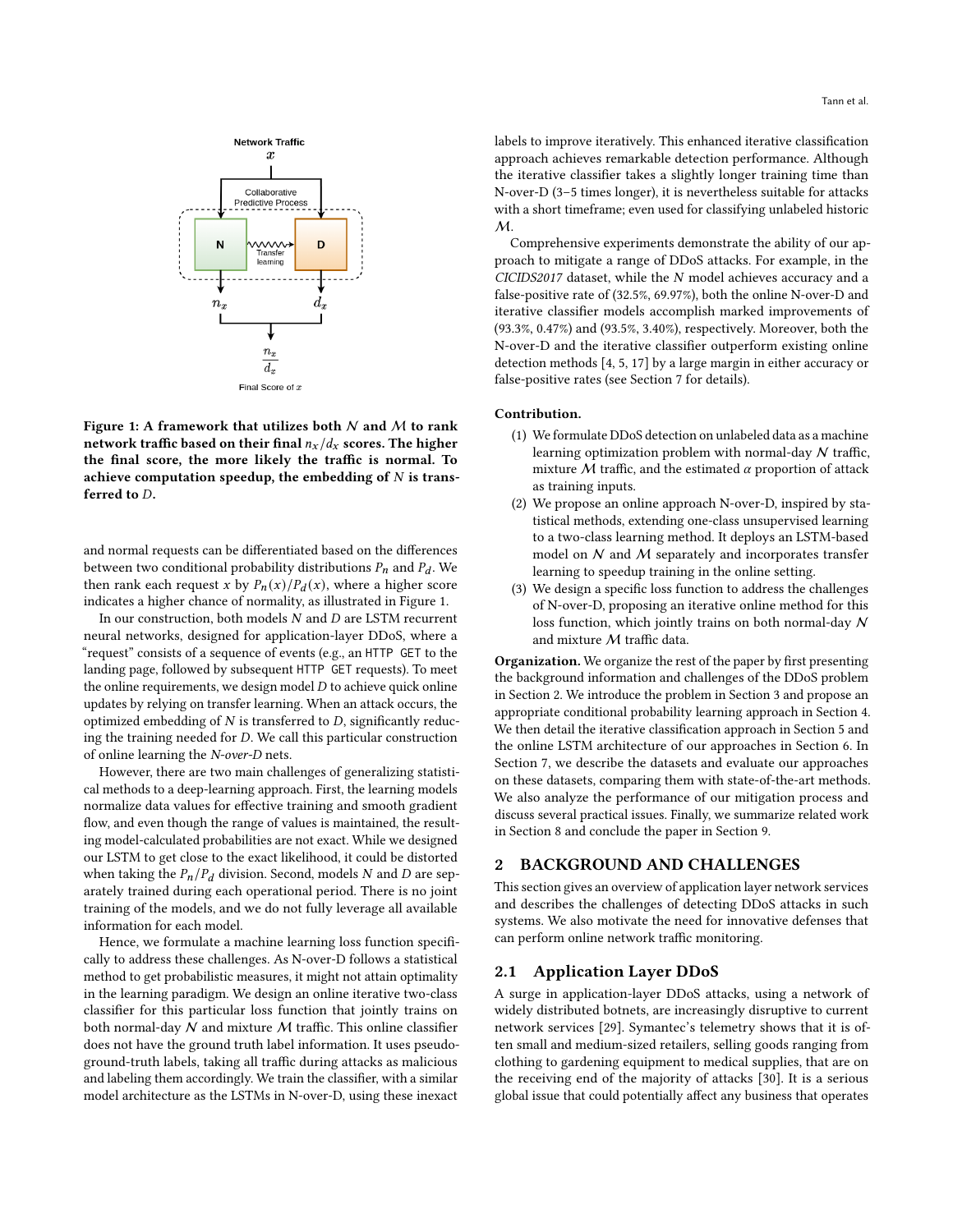online, especially the essential services during critical times, such as the COVID-2019 pandemic. Observed in Q1 2020, there is an unexpected spike in the number of attacks; noticeable changes in the distribution of DDoS attacks by type doubled by 80% against Q1 2019 [\[12\]](#page-11-23).

# 2.2 Existing Online DDoS Detection

Several unsupervised learning mitigation strategies [\[4,](#page-11-17) [7,](#page-11-18) [17\]](#page-11-19) have been proposed to counter such attacks in an online manner. These learning-based methods, employing rudimentary machine learning algorithms, e.g., random forest, logistic regression, decision tree (see Sec. [8.2](#page-10-1) for details), perform clustering and simple distance measure using a few elementary features. While they can capture some basic network traffic properties, they are unable to learn deeper representations of legitimate and malicious requests to better distinguish between the two types of traffic. Moreover, the optimization goal of these methods is not clear.

# 2.3 Flooding Attacks

Common application-layer flooding attacks such as HTTP flood attacks are designed to generate an overwhelming amount of traffic, increasing the servers' load to severely impact a target. A popular tactic used by attackers to disrupt legitimate access is to disguise their traffic as flash crowds. A flash crowd is a surge in traffic to a particular Web site that causes the site to be virtually unreachable [\[36\]](#page-11-24). Even though attacks and flash crowds originate from different motivations, such attacks' covertness makes them hard to detect. These attacks typically send numerous HTTP packets abruptly and rapidly, flooding a target server with harmless HTTP requests, evading most defense systems. Any defense system designed to detect and mitigate such attacks must differentiate between attack and normal traffic fast, minimize losses, and perform online mitigation.

# <span id="page-2-0"></span>3 TWO-CLASS LEARNING ON UNLABELED MIXTURE TRAFFIC

In this section, we formalize the learning problem in the DDoS setting. We consider two operational periods, a normal period and an attack period. In practice, the attack period can be readily detected as it is characterised by an unusual high volume of requests. Let  $N$  be the requests logged during the normal period, and  $M$ the requests during the attack period. The mixture  $M$  contains a mixture of both legitimate requests and attack requests. We assume that based on the volume, we have a rough estimate of  $\alpha$ , which is the proportion of attack requests in  $M$ . While  $M$  is unlabeled, all requests in N are normal. Given N, M, and  $\alpha$ , the goal is to derive a two-class learning method that differentiates attack from normal, so that N would be classified as normal, and  $\alpha$  proportion of M would be classified as attacks.

Offline vs Online Setting. The online setting consists of three stages.

• In the pre-processing stage, computational intensive processing can be performed on  $N$ , giving some intermediate model and representation  $N_0$ .

- The on-line learning stage is carried out when the attack commences. The time is divided into short intervals of  $\ell$ minutes (e.g.,  $\ell = 1$ ), and the mixture M is also divided according to  $M_1, M_2, \ldots$ , where  $M_i$  contains the mixture within the *i*-th interval. During the  $i + 1$ -interval, training is performed on  $M_i$  and some intermediate representation  $\widetilde{N}_i$ , giving the updated  $\widetilde{N}_{i+1}$  and a model  $C_{i+1}$ . There are stringent computing resource constraints, e.g., the training should be completed within  $\ell$  minutes.
- In the *filtering* stage, the trained model  $C_{i+1}$  is deployed to filter the incoming requests. To meet the real-time requirement, instead of applying the model on each request, it is applied to the mixture to obtain an updated blacklist of attack identities (e.g., IP addresses). The blacklist is then activated to filter out the attack requests.

In the offline setting, the training can utilize the full  $M$  and  $N$ , and there is no real-time requirement.

DDoS in the application layer. A request in network-layer DDoS such as Syn flood typically consists of a single packet. In contrast, a request in application-layer DDoS, which is the focus of this paper, could be a sequence  $\mathbf{x} = (x_1, x_2, \dots, x_T)$  of sub-requests x's. For instance, a visit to a web-service could consist of an HTTP-GET to the landing page, followed by others. The intrinsic characteristic of such a sequence could be learned to differentiate attacks. In our notation, we view each request  $x$  as a sequence of sub-requests, and a user corresponds to an IP-address. In evaluating performance, instead of measuring the actual byte counts, the reported measures are calculated based on evaluation metrics such as accuracy, false-positive rate, F1 scores.

# <span id="page-2-1"></span>4 N-OVER-D FRAMEWORK

We propose the N-over-D framework to address the formulated learning problem, extending a one-class unsupervised learning anomaly detection into the two-class classifier in a three-step process. A one-class learning model is trained on a training set containing samples of the same class, giving a predictive model that, on input  $x$ , output the probability of having  $x$  in that class.

- (1) During pre-processing, one-class learning is applied to  $N$  to obtain a model N that predicts the distribution  $P_n$ .
- (2) During online learning, a similar process is applied to  $M$  to obtain a model *D* that predicts  $P_d$ .
- (3) During filtering, the predicted probabilities,  $P_n(x)$  and  $P_d(x)$ , are combined to give a model that predicts  $P_a(x)$ , the likelihood that  $x$  is from the attack given that  $x$  is observed in the mixture.

The last step calculates  $P_a(x)$  from  $P_n(x)$  and  $P_d(x)$ , following similar techniques in PacketScore [\[33\]](#page-11-20). Note that,

$$
P_a(x) = 1 - P(x \text{ is normal} \mid \text{request } x \text{ is observed in mixture})
$$

<span id="page-2-2"></span>
$$
= 1 - \frac{(1 - \alpha)P_n(x)}{\alpha P_d(x) + (1 - \alpha)P_n(x)}
$$

$$
= \frac{1}{1 + (\frac{1 - \alpha}{\alpha})\frac{P_n}{P_d}(x)}
$$
(1)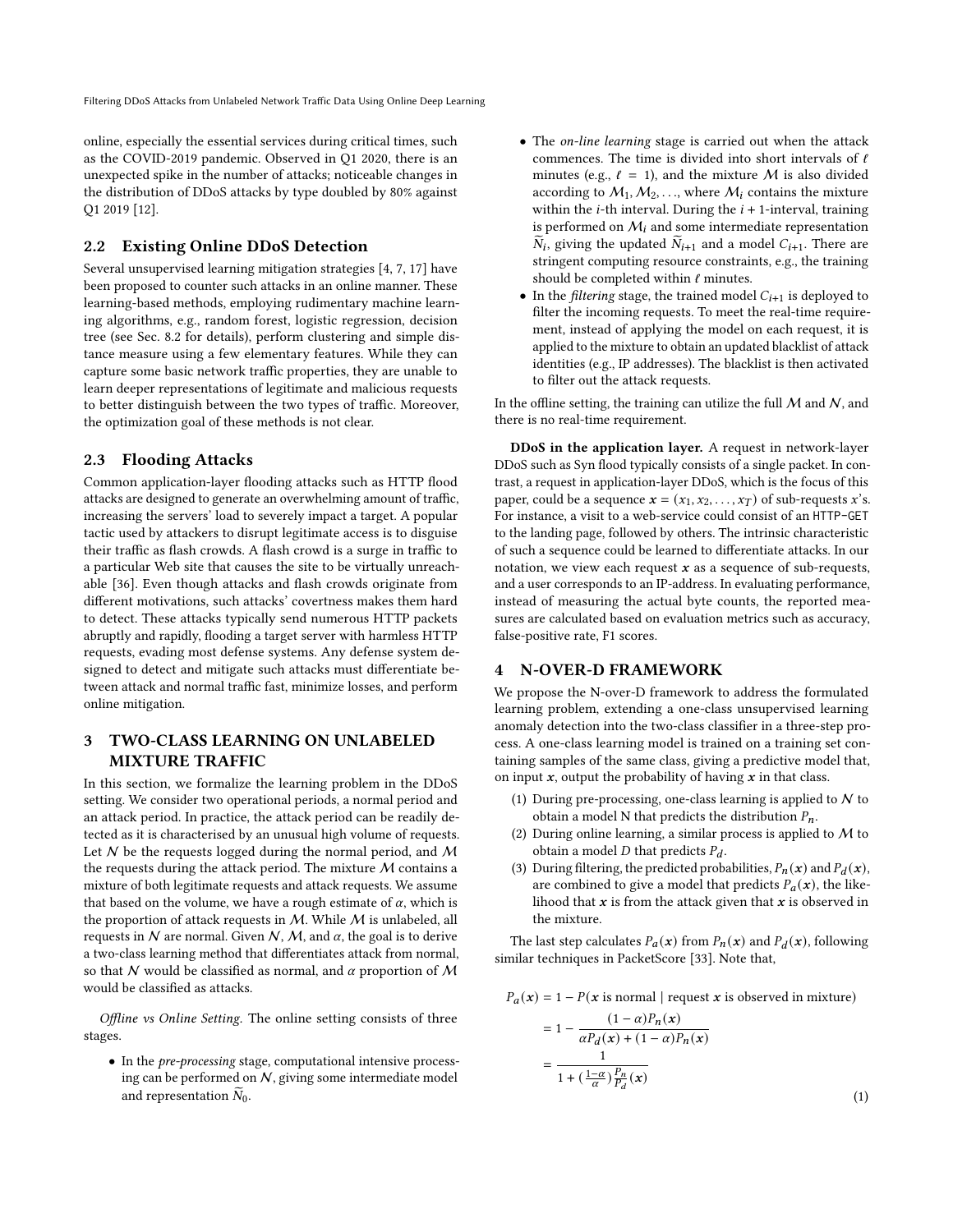From  $P_a(\cdot)$ , we can classify x as an attack when  $P_a(x) > 0.5$ . However, the accuracy would rely on the accuracy of the estimated  $\alpha$ . Typically, during filtering, a threshold is set so that a certain predetermined percentage of requests would be allowed. It is tolerable to accept attack requests as long as the system can handle the load. Such a threshold can be selected by sorting probabilities  $P_a(\cdot)$  of the received requests and determining the appropriate cutoff. Since only the ranking matters, we can ignore the constant terms and focus only on the ratio  $P_n/P_d$ , which does not depend on  $\alpha$ . Moreover, to facilitate fast online learning, we could deploy transfer learning from  $N$  to  $D$  so that we can train  $D$  readily. We design model  $D$  to achieve quick online updates. When an attack occurs, the optimized embedding of  $N$  is transferred to  $D$ , thereby significantly reducing the training needed from a random initialization of  $D$ .

Choice of one-class classification. Not all one-class classification is applicable in the N-over-D approach. The candidate should meet the following two requirements. (1) Firstly, Equation [\(1\)](#page-2-2) assumes that the output score of the model is the predicted probability. Nevertheless, many models transform the probability and output a score that preserves the ranking but distorted the actual value. The ratio of such distorted values from the two models might not preserve the ratio ranking. Hence, it is essential that the score should be the probability, or with some additive and multiplicative constants. (2) Secondly, as indicated earlier, we need a mechanism to transfer learning from  $N$  to  $D$ .

Limitations. The N-over-D approach has a limitation in that it relies on the accuracy of the one-class classification, and the classification is applied to the normal and mixture almost independently (except some information that is transferred from  $N$  to  $D$  via transfer learning). Intuitively, more accurate results could be attained via joint-learning. For instance, some combination of features values could have few samples from  $N$  but a large population from  $M$ . When applied independently,  $N$  might overgeneralize those features and predict a higher probability. However, with the additional information that there is indeed a high population from  $M$ , a more refined and accurate boundary could be learned.

# <span id="page-3-0"></span>5 ITERATIVE CLASSIFIER FRAMEWORK

In this section, to address the limitations of the N-over-D nets, we propose a method that optimizes a specifically formulated loss function designed for deep learning, which directly trains on both  $N$  and  $M$ . We employ a binary classification model, similar to the model architecture of  $N$  and  $D$ , and iteratively update it. Let the trained classifier  $C_i$  be the model obtained after the *i*-th iteration.

- (1) At each interval  $\ell$  during an attack, we assume all traffic is malicious.
- (2) We then train classifier  $C_i$  on the newly observed data to update the model  $C_{i+1}$ .
- (3) Using classifier  $C_{i+1}$ , we predict and rank the observed data, selecting the top predicted attacks to retrain the classifier; by performing this procedure iteratively, the classifier directly minimizes our defined loss function (Equation [2\)](#page-3-2).

Following the goal in the two-class learning problem (Section [3\)](#page-2-0), we define the following loss function.

<span id="page-3-2"></span>
$$
\mathcal{L} = -\frac{1}{|\mathcal{N}|} \sum_{y \in \mathcal{N}} \log(1 - p(y))
$$

$$
-\frac{1}{\alpha |\mathcal{M}|} \sum_{y \in Sel_{\alpha}(\mathcal{M})} \log(p(y))
$$
(2)
$$
-\frac{1}{(1-\alpha)|\mathcal{M}|} \sum_{y \in \mathcal{M}, y \notin Sel_{\alpha}(\mathcal{M})} \log(1 - p(y))
$$

where  $p(y)$  is the model-predicted probability of the observed input y being the attack, and  $Sel_{\alpha}(M)$  contains  $\alpha|M|$  samples from M with the highest model-predicted probability  $p(\cdot)$ . The set  $Sel_{\alpha}(M)$ can be obtained by ranking the samples in  $M$  according to the predicted probabilities and selecting the highest  $\alpha |M|$ . In other words, the three summations correspond to the three sets  $N$ ,  $Sel_{\alpha}(M)$ , and  $(M - Sel_{\alpha}(M))$ . The loss function favors the first and third set to be classified as "normal", and the second set to be classified as "attack".

The iterative classifier is able to perform fast online learning because it uses one supervised learning model, and it is suitable for attacks with a short timeframe. We assume all requests during the normal-day traffic as legitimate and all the traffic during an attack period, consisting of a mixture of both normal and attack traffic, as malicious and label them accordingly. By making such assumptions, we construct the initial set of inexactly labeled training data.

Next, we train the classifier using these inexact labels. We then predict the same initial training data set with this trained classifier, retain the top 40% of traffic predicted as malicious to form a reduced attack dataset, and construct the next set of training data. By iteratively performing this prediction and reducing attack data, it allows the iterative classifier to repeatedly improve its model performance by increasingly retaining the traffic during an attack that is most likely to be truly malicious.

Furthermore, we design another classification model that trains on the entire training data of each attack using actual ground truth information. In this setting, we suppose that all normal and attack data is available during model training and that the labels accurately distinguish the attack from the normal traffic. The full classifier uses actual ground truth labels effectively provides us a soft performance upper bound. By taking a classification approach that leverages data label information, we can (1) study how this extra information boosts our approach if labels are available, and (2) construct powerful comparison methods.

#### <span id="page-3-1"></span>6 LSTM N-OVER-D

The N-over-D nets (Figure [2\)](#page-4-0) takes a coordinated predictive approach that leverages sequential modeling and online learning to discriminate between normal and DDoS traffic. Our approach is inspired by the classic statistical DDoS mitigation work [\[33\]](#page-11-20) that assigns each network request a score based on both probabilities that it is legitimate and malicious, which captures the differences in score distribution of attack and legitimate requests. N-over-D consist of two "partners"—a normal-day model  $N$  and a model  $D$ for the DDoS duration. The goal of  $N$  is to capture the distribution over the request  $x$  during normal network traffic conditions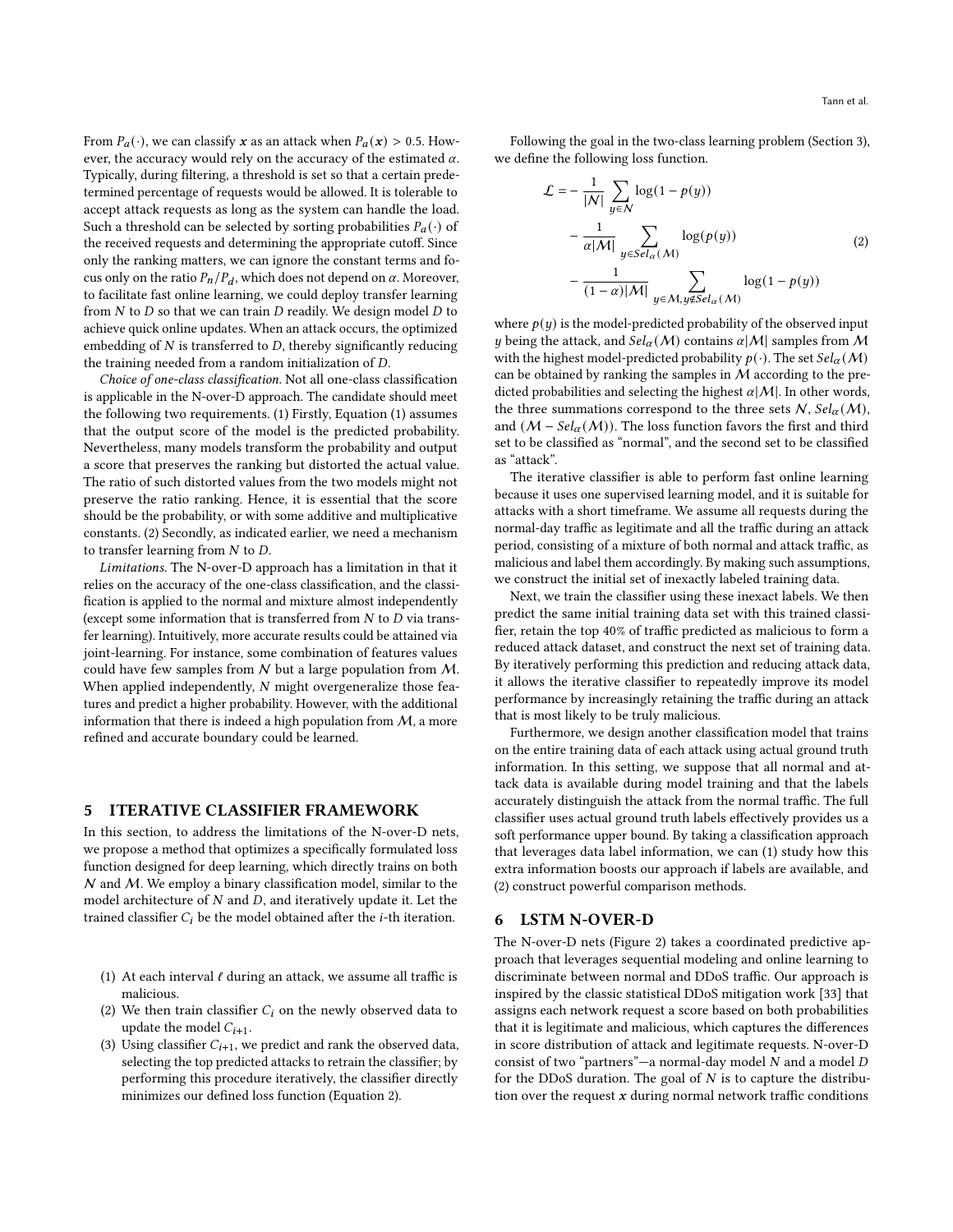<span id="page-4-0"></span>

Figure 2: An overview of the LSTM-based N-over-D.

and predict the likelihood  $n<sub>x</sub>$  that the traffic is legitimate. At the same time, *D* estimates the probability  $d_x$  that each network unit of data is a malicious DDoS attack. Given incoming traffic,  $N$  and  $D$  evaluate the traffic for normality and abnormality respectively and make a joint decision  $n_x/d_x$  on the legitimacy of the traffic. We provide details of the input features, model architectures, and design choices below (Sections [6.1](#page-4-1) to [6.3\)](#page-6-1).

#### <span id="page-4-1"></span>6.1 Sequence Data Preparation

The data processing procedure for online learning widely differs from that of a static dataset of requests. Hence, we prepare the data into a streaming form; sequences of sub-requests, that are grouped by source and destination IP addresses.

Let  $\tau_0$  be the starting interval of the traffic and  $\tau_i$  are the following  $\ell$ -min intervals, where  $\tau_1$  is the first interval,  $\tau_2$  the second, and so forth. By extracting the intervals of network traffic into arrays, we prepare the data for sequential online learning, which allows the LSTM to learn the distribution of both normal and DDoS attack traffic. In the rest of this section, we describe in detail each stage of the preparation process (see Appendix for details of the data preprocessing procedure algorithm).

During each interval  $\tau_i$ , the preparation procedure captures network traffic that is collected for an allocated amount of time ℓ. The request sequences are then constructed using the sub-requests gathered during the interval. We give an example of a sequence of sub-requests (Table [1\)](#page-5-0). The example sequence consists of  $T$  sub-requests with attributes, consisting of both dynamic and static attributes. In our case, we chose eight dynamic attributes that capture the information that varies from request to request and two static attributes that are most common for all requests for a sequence. Sequences longer than  $T$  are split to form a new sequence, while sequences shorter than  $T$  are zero-padded at the end.

## 6.2 Model for Normal Traffic

The model  $N$  for normal-day traffic is made up of two particular components: (1) a probabilistic sequential learning model that learns to predict sequences of temporal features, and (2) a histogram frequency distribution approximate representation to model the static features extracted from the network traffic. We model  $N$  using a parameterized LSTM network  $\theta_n$  and a Histogram method  $r_n$ .

**LSTM.** At each interval  $\tau_i$ , the LSTM  $\theta_n$  takes as input the sequence of requests  $\mathbf{x} = (x_1, x_2, \dots, x_T)$  that are the temporal features in the sequences. We set  $T = 200$ , balancing between efficiency of the model and memory requirements to learn the data. The LSTM learns from inputs at each step to output the predictions  $(\hat{x}_1, \hat{x}_2, \dots, \hat{x}_T)$ ; the training process is illustrated in Figure [3,](#page-4-2) and the hyperparameters are detailed below.

<span id="page-4-2"></span>

Figure 3: The LSTM model architecture.

Input layer: Recall in Section [6.1](#page-4-1) that we preprocess the requests into intervals of sequences, simulating a real-time data streaming process. By creating an environment suitable for sequential online learning, it enables the LSTM to leverage its modeling capabilities to learn the correlation between traffic requests in the same sequence. This layer takes as inputs the data sequences  $\bm{x}$  of each interval  $\tau_i,$ represented as a 3D tensor  $T \times m \times l$ , where T is the length of the sequences and each  $x_t$  is represented as a  $m \times l$  matrix. The matrix contains  $m$  samples and  $l$  features.

Embedding layer: The inputs  $x$  are then passed to the embedding layer  $emb_n$ , which creates a dense matrix that is learned through backpropagation of the training process. This layer reduces all features into a dense vector representation of dimension 16. The embedding, a dense matrix in a linear space, achieves two important functions. First, by using an embedding with a much smaller dimension than the feature size, it reduces the dimension of feature representations to the embedding size and reduce the model complexity. Second, the input feature embedding groups semantically similar features in an Euclidean space, and allow for a better feature representations.

LSTM layer: The outputs from the embedding layer then form the compact inputs to the LSTM layer, which is a powerful machine learning architecture to learn from sequence data. LSTMs are designed to predict the presented observations at each timestep sequentially. By taking a sequence  $\{x_1, x_2, \ldots, x_T\}$  as input, the LSTM constructs a corresponding sequence of hidden state representations  $\{h_1, h_2, \ldots, h_T\}$ . A single-layer LSTM uses the hidden representations  $\{h_1, h_2, \ldots, h_T\}$  for estimation and prediction. In our case, we use two LSTM layers, where the second layer uses the hidden states of the previous layer as inputs. Every hidden state in each layer performs memory-based learning to remember relevant features using previous inputs. Previous hidden states and current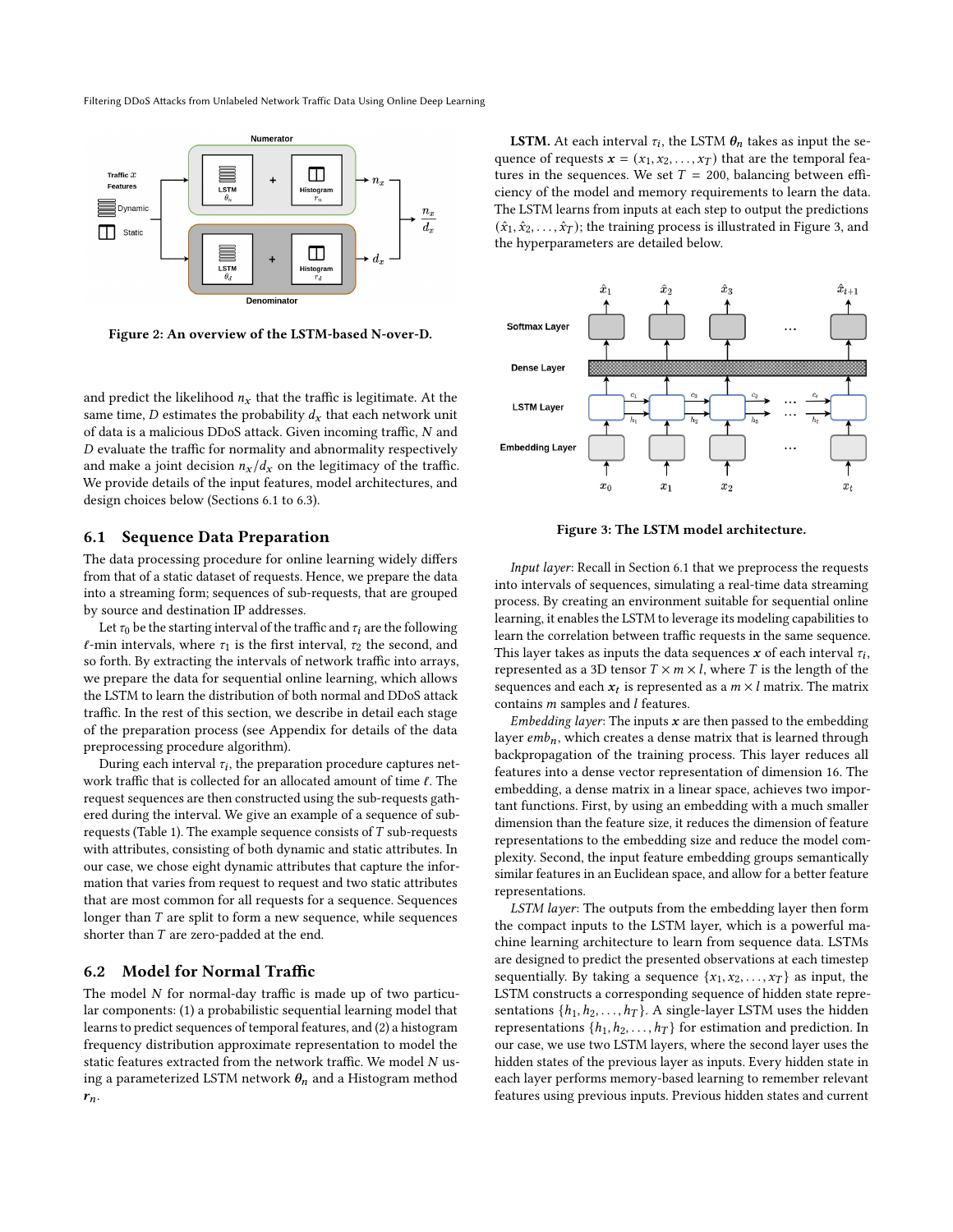Table 1: Details of the eight dynamic and two static features in a sequence sample.

<span id="page-5-0"></span>

| Req#   | Absolute | Request  | $_{\rm IP}$ | <b>TCP</b> | <b>TCP</b> | <b>TCP</b> | <b>TCP</b>         | Highest Layer | Extra                              | List of              |
|--------|----------|----------|-------------|------------|------------|------------|--------------------|---------------|------------------------------------|----------------------|
|        | Time     | Len      | Flags       | Len        | Ack        | Flags      | <b>Window Size</b> | (Protocol)    | Info                               | Protocols            |
|        | 23352.0  | 66.0     | 0x00004000  | 0.0        | 19.0       | 0x00000012 | 14600.0            | <b>TCP</b>    |                                    |                      |
| 2      | 23352.1  | 60.0     | 0x00004000  | 0.0        | 30.0       | 0x00000010 | 15872.0            | <b>TCP</b>    | 443<br>8918<br>$\rightarrow$       |                      |
|        |          |          |             |            | $\cdot$    |            |                    |               | [SYN,<br>ACK]                      |                      |
|        |          |          |             |            |            |            |                    |               | Ack=1<br>$Seq=0$                   |                      |
| $t-1$  | 23368.5  | 85.0     | 0x00004000  | 31.0       | 42.0       | 0x00000018 | 16896.0            | TLS v1.2      | Win=14600<br>$Len=0$<br>$MSS=1460$ | eth:ethertype:ip:tcp |
|        | 23368.7  | 60.0     | 0x00004000  | 0.0        | 42.0       | 0x00000011 | 16896.0            | <b>TCP</b>    |                                    |                      |
| $t+1$  | $\Omega$ | $\Omega$ | $\theta$    | $\Omega$   | $\theta$   |            |                    | $\theta$      |                                    |                      |
|        | $\cdot$  | $\cdot$  |             |            |            |            |                    |               | <b>SACK PERM=1</b>                 |                      |
|        |          |          |             |            | $\cdot$    |            |                    |               |                                    |                      |
| $\tau$ | $\theta$ | $\Omega$ | $\theta$    | $\Omega$   | $\theta$   | $\Omega$   |                    | $\Omega$      | $WS = 512$                         |                      |

inputs are transformed into a new hidden state, and it is achieved through a recurrent operator that takes in  $(h_{t-1}, x_t)$ , such as:

$$
h_t = \tanh(W_h h_{t-1} + W_x x_t + b) \tag{3}
$$

where  $W_h$ ,  $W_x$ , and b are parameters of the layer and tanh( $\cdot$ ) represents the standard hyperbolic tangent function.

The LSTM is made up of these cells that are specifically designed for series data to trace the history from previous network requests. In order to overcome both the vanishing gradient and long-term dependency issues, each LSTM cell retains an internal cell state  $c_t$ and a hidden state that is the output. Both  $c_t$  and  $h_t$  are computed via three gate functions to retain both long and short term storage of information. The forget gate  $f_t$ , input gate  $i_t$ , and output gate  $o_t$  control the flow of information. In this work, we use the LSTM without peep-hole connections to handle complex sequences with long-range structure. We design each cell to consist of 32 units, the dimensionality of the output space, which is passed to the prediction layer (see Appendix for details).

Prediction layer: Following the process (Figure [3\)](#page-4-2), the LSTM takes in  $x_t$  at each step t and makes a prediction  $\hat{x}_t$  of the request at the next step  $t + 1$ . We set the output function as the softmax function:

$$
Softmax(x_t) = \frac{\exp(x_t)}{\sum_j \exp(x_j)}
$$
 (4)

where  $i$  is the total number of possible outputs. The softmax function converts a real vector to a vector of categorical probabilities, where the elements of the output vector are in range (0, 1) and sum to one. We can interpret the results as a probability distribution and take the maximum as the prediction  $P(x_{t+1} | x_0, \ldots, x_t)$  of the next step in the sequence, where  $x_0$  is the start of sequence symbol. We start all sequences with a this symbol and the probability of observing it at step 0 is one.

Hence, by assuming that the state of each time step depends on previous time steps where the current information has a dependency on previous data, we can use standard conditional probability theory to determine the joint probability of each sequence of requests by calculating:

$$
P(x) = P(x_0) \cdot P(x_1 | x_0) \cdots P(x_T | x_0, ..., x_{T-1})
$$
  
=  $P(x_0, x_1, ..., x_T)$  (5)

and assigning this computed probability as the LSTM prediction  $\theta_n(x)$ .

When training the LSTM network  $\theta_n$ , our objective is to minimize the difference between the model prediction and observed request at each timestep  $t$ . The loss function we minimize is defined as:

$$
\mathcal{L} = -\sum_{c=1}^{M} y_{t,c} \log(\hat{x}_{t,c})
$$
 (6)

where  $M$  is the total number of possible next request,  $y_{t,c}$  is the indicator if ground-truth label  $c$  is the correct prediction for observation  $x_{t,c}$  in the *t*-th step of the sequence, and  $\hat{x}_{t,c}$  is the LSTM predicted probability of the input at time  $t$ . As the possibilities  $M$ can be exceedingly large, it could cause an explosive increase in model computational complexity whereby drastically increasing the time required to train the model. A large  $M$  presents a potential model robustness issue in large datasets. Moreover, there could be other considerations, such as memory limitations and GPU computational constraints. Hence, we employ a feature hashing trick [\[28\]](#page-11-25) to reduce  $M$  and solve the mentioned issues of a large number of request possibilities.

Histogram. For each sequence of unique source and destination IP addresses, the static features are inputs for the histogram model  $r_n$ . The Extra Info and List of Protocols attributes are the responses of the server after receiving requests and the list of network protocols used. They generally remain constant throughout the entire sequence. Since the two features are observed to be static, we assume independence between them and the dynamic features.

A histogram model is used to capture the approximate frequency distribution of the static attributes. We count the number of specific Extra Info and List of Protocols pairs, and calculate the histogram probability prediction of each pair:

$$
r_n(x) = \frac{m_i(x)}{\sum_{i=1}^k m_i} \tag{7}
$$

where  $x$  is a static feature pair,  $m_i$  is a function that counts the number of observations of a particular pair, and  $k$  is the total number of static feature pairs.

**Model**  $N$  **prediction.** To predict how likely a sequence belongs in the normal traffic, we incorporate both the LSTM prediction  $\theta_n(x)$ and the Histogram prediction  $r_n(x)$ . By taking the product of the two predictions using dynamic features and static features: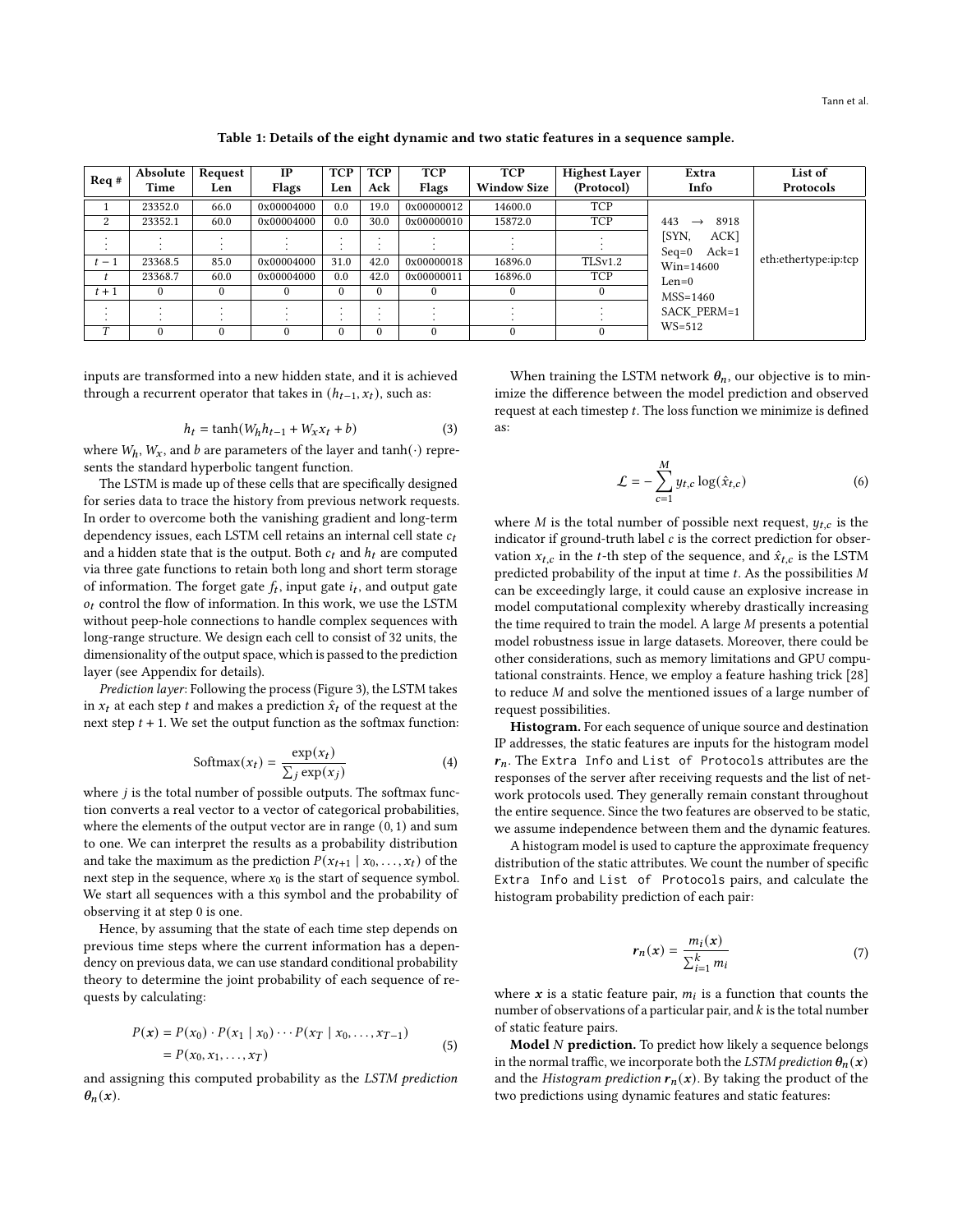$$
P_n(x) = N \text{ LSTM}(x) \times N \text{ Hist.}(x)
$$
  
=  $\theta_n(x) \times r_n(x)$  (8)

we obtain the probability of a sequence of network requests, which serves as the numerator of the N-over-D framework.

## <span id="page-6-1"></span>6.3 Model for Mixture Traffic

The model  $D$ , similar to the normal-day model  $N$ , also consists of a parameterized LSTM and a Histogram model that learns to predict both sequences of dynamic features and static features of the traffic, respectively. The goal of  $D$  is to learn meaningful generalization of the mixture traffic during DDoS to predict the probability of each network request to be malicious. It is designed to perform fast online learning, updating the models on the evolving attack traffic every minute.

The model architecture is designed with a significant difference to promote the online learning design. We initialize the embedding layer  $emb<sub>d</sub>$  with the previously trained embedding  $emb<sub>n</sub>$  during normal traffic. Since the embedding is a compact representation of the input network requests, we considerably minimize the training of  $\theta_d$  by transferring the learned embedding layer rather than initializing  $emb<sub>d</sub>$  randomly. It significantly reduces the number of model parameters, which decreases the computational cost, to achieve fast learning and inference during attacks. In addition, we employ a similar Histogram model  $r_d$  on the static features of network requests during the DDoS attacks.

**Model**  $D$  prediction. To predict how likely a sequence belongs in the malicious traffic, we incorporate both the D LSTM prediction  $\theta_d(x)$  and the *D Histogram prediction*  $r_d(x)$ . By taking the product of the two predictions using dynamic features and static features:

$$
P_d(x) = \theta_d(x) \times r_d(x) \tag{9}
$$

we obtain the probability of a sequence of network requests during DDoS attacks, which serves as the denominator of the N-over-D framework.

#### 6.4 N-over-D Likelihood Measure

N-over-D performs by first learning  $N$  to model the normal traffic data distribution and predict the likelihood  $P_n(x)$  that the presented network request sequences are legitimate. Next, during DDoS attacks, the online-learner  $D$  is trained for accelerated prediction  $P_d(x)$  of the incoming DDoS traffic to estimate the probability that each sequence is malicious. Finally, we adopt an integrated approach to decide the normality of a sequence by taking the division:

$$
\frac{N}{D}(\mathbf{x}) = \log \left( \frac{P_n(\mathbf{x})}{P_d(\mathbf{x})} \right) \tag{10}
$$

Since a high  $P_n(x)$  indicates high legitimacy and a low  $P_d(x)$  suggests a small chance of maliciousness, the higher the joint probabilities  $\frac{N}{D}(x)$ , the more likely the network traffic is normal. Hence, we differentiate between normal and attack traffic by ranking the combined probabilities of each sequence in the DDoS traffic of each 1-min interval, and discarding request sequences with relatively low joint probabilities.

## <span id="page-6-0"></span>7 EXPERIMENTS

In this section, we present the evaluation of our approaches performed on various DDoS attacks. We demonstrate the effectiveness of the models and compare them with state-of-the-art methods.

## 7.1 Datasets

To validate the N-over-D and Iterative Classifier, we use three separate volumetric DDoS attacks from two publicly available network datasets, (1) CICIDS2017 [\[25\]](#page-11-26) dataset <sup>[1](#page-6-2)</sup>, which contains generated traffic resembling real-world attacks, and (2) CAIDA UCSD "DDoS Attack 2007" [\[8\]](#page-11-27) dataset  $^2$  $^2$  that contains anonymized traffic traces from a DDoS attack on August 4, 2007. A summary (Table [2\)](#page-6-4) of the test data during attacks, shows the actual proportion  $\alpha$  of attack traffic.

<span id="page-6-4"></span>Table 2: Test data samples. Both HULK and LOIC attacks are from the CICIDS2017 benchmark [\[25\]](#page-11-26), and the 2007 Attack is from CAIDA07 real-world [\[8\]](#page-11-27) dataset.

| <b>Dataset</b> | # Total | # Normal | # DDoS | DDoS (%) |
|----------------|---------|----------|--------|----------|
| H I J L K      | 11710   | 4552     | 7158   | 61.1     |
| LOIC.          | 2447    | 1069     | 1378   | 56.3     |
| CAIDAO7        | 16310   | 3262     | 13048  | 80.0     |

7.1.1 Benchmark Data. We evaluate our approach with one of the latest benchmark data CICIDS2017 [\[25\]](#page-11-26). It is a synthetically generated dataset produced by the Canadian Institute for Cybersecurity of the University of New Brunswick (UNB), Canada. The labeled data consists of the most up-to-date common attacks of network activity, including two volumetric attacks, one on Wednesday and one on Friday. The traffic traces provided in the pcap format include full packet payloads, data labels, and traffic flow statistics. The types of attacks and the times they occur are listed below:

- (1) HULK (Wed 10:43 a.m. 11 a.m.)
- (2) Low Orbit Ion Canon (LOIC) (Fri 3:56 p.m. 4:16 p.m.)

The attacks last for 17 and 20 mins, respectively. In order to obtain normal traffic to learn the meaningful generalization of legitimate users, we retrieve traffic data prior to the attacks. For attack (1), we use normal network traffic on Wednesday (9:00 a.m. – 9:47 a.m.), and for attack  $(2)$ , we take Friday  $(3:00 \text{ p.m.} - 3:56 \text{ p.m.})$  data to train the model  $N$ . In each attack, after training  $N$  on the respective normal traffic, we perform online learning and detection using when an attack occurs, demonstrating progressive improvement of the detection performance. We leave the last five intervals as the test set, to evaluate our models and compare with state-of-the-art methods.

7.1.2 Real-world Data. The other dataset, CAIDA07 UCSD "DDoS Attack 2007" [\[8\]](#page-11-27), is a real-world attack collected from various locations worldwide. It occurred on 04 August, 2007. The data contains approximately one hour (20:50 UTC to 21:56 UTC) of anonymized traffic traces from a DDoS attack that includes types of network traffic such as Web, FTP, and Ping. We use all traffic traces before

<span id="page-6-2"></span> $^{\rm 1}$ www.unb.ca/cic/datasets/ids-2017.html

<span id="page-6-3"></span><sup>2</sup>www.caida.org/data/passive/ddos-20070804\_dataset.xml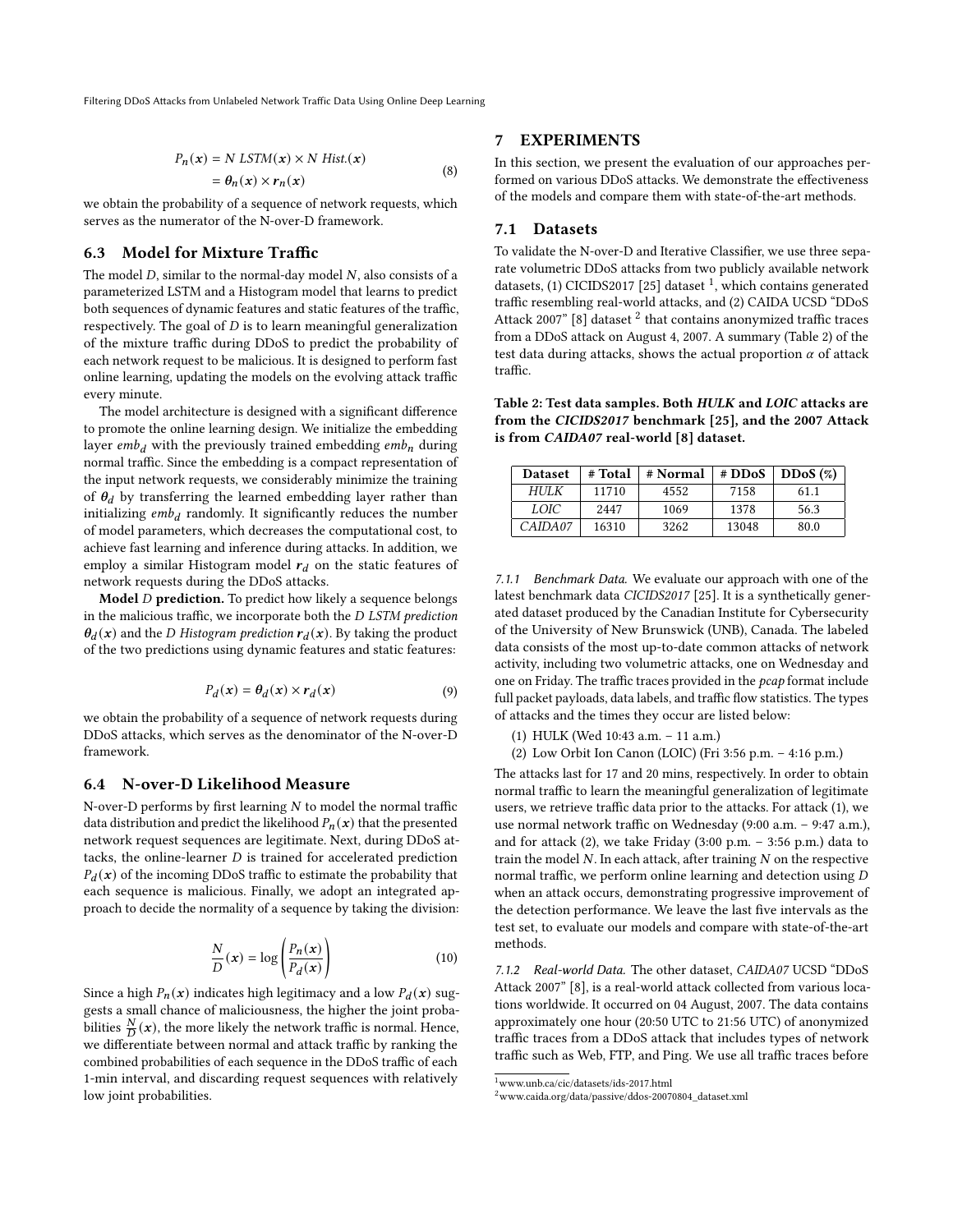<span id="page-7-1"></span>Figure 4: The x-axis is the rejection ratio (0–1), and the y-axis is the corresponding false rejection rate. If the rejection ratio is at 0.8, it means that 80% of the requests are rejected, and the graph shows the rate of false positives.



(a) HULK (b) LOIC (c) CAIDA07 Table 3: Detection performance on the various attacks in CICIDS2017 and CAIDA07 datasets.

<span id="page-7-0"></span>

| <b>Dataset</b> | Model                                    | ACC    | <b>FPR</b> | Prec.  | Rec.   | F1     |
|----------------|------------------------------------------|--------|------------|--------|--------|--------|
|                | N                                        | 0.5903 | 0.3837     | 0.7016 | 0.5739 | 0.6313 |
|                | N-over-D $(\ell = 1)$                    | 0.8086 | 0.1030     | 0.9198 | 0.7524 | 0.8277 |
| <b>HULK</b>    | N-over-D $(\ell = \infty)$               | 0.8291 | 0.0766     | 0.9403 | 0.7692 | 0.8462 |
|                | Iterative Classifier $(\ell = 1)$        | 0.9088 | 0.0378     | 0.8831 | 0.7659 | 0.8204 |
|                | Iterative Classifier ( $\ell = \infty$ ) | 0.9120 | 0.0206     | 0.9299 | 0.7313 | 0.8187 |
|                | <b>Full Classifier</b>                   | 0.9350 | 0.0281     | 0.9808 | 0.9116 | 0.9449 |
|                | N                                        | 0.3257 | 0.6997     | 0.3889 | 0.3454 | 0.3659 |
|                | N-over-D $(\ell = 1)$                    | 0.9330 | 0.0047     | 0.9959 | 0.8846 | 0.9370 |
| <b>LOIC</b>    | N-over-D $(\ell = \infty)$               | 0.9330 | 0.0047     | 0.9959 | 0.8846 | 0.9370 |
|                | Iterative Classifier $(\ell = 1)$        | 0.8805 | 0.0329     | 0.8808 | 0.6494 | 0.7476 |
|                | Iterative Classifier ( $\ell = \infty$ ) | 0.9486 | 0.0220     | 0.9016 | 0.8275 | 0.8630 |
|                | <b>Full Classifier</b>                   | 0.9713 | 0.0037     | 0.9968 | 0.9121 | 0.9526 |
|                | N                                        | 0.6009 | 0.2639     | 0.8958 | 0.5671 | 0.6945 |
|                | N-over-D $(\ell = 1)$                    | 0.6944 | 0.0251     | 0.9900 | 0.6242 | 0.7657 |
| CAIDA07        | N-over-D $(\ell = \infty)$               | 0.6880 | 0.0411     | 0.9837 | 0.6202 | 0.7608 |
|                | Iterative Classifier $(\ell = 1)$        | 0.7081 | 0.0208     | 0.9919 | 0.6403 | 0.7783 |
|                | Iterative Classifier ( $\ell = \infty$ ) | 0.7088 | 0.0141     | 0.9945 | 0.6396 | 0.7785 |
|                | <b>Full Classifier</b>                   | 0.7094 | 0.0120     | 0.9953 | 0.6398 | 0.7789 |

the attack  $(20:50 - 21:12)$  as normal network traffic to train the model  $N$ . When the attack starts at 21:13, we perform both online and offline learning of  $D$  on the first 4 mins; the next min of the attack is left as the test set to evaluate our models. The summary (Table [2\)](#page-6-4) of the CAIDA07 test data shows 80% attack traffic.

## 7.2 Evaluation Results

We present a detailed evaluation of the proposed approaches on both the CICIDS2017 and CAIDA07 datasets. Setting the rejection rate at 50% and online interval  $\ell$  at 1-min, we measure the performance of iterative classifier ( $\ell = 1$ ) and N-over-D ( $\ell = 1$ ). We also set the interval ( $\ell = \infty$ ) as all the data during attack for both approaches, and present the Accuracy (ACC), False Positive Rate

(FPR), Precision (Prec.), Recall (Rec.), and F1 Score (F1) results. Figure [4](#page-7-0) and Table [3](#page-7-1) illustrate these results. As demonstrated, both N-over-D and iterative classifier achieve low error rates and high accuracy scores across various attacks. These results validate the robust design of our approach.

In Table [3,](#page-7-1) the results demonstrate that the iterative classifier, which directly optimizes the loss function (Equation [2\)](#page-3-2), achieves better performance than N-over-D, which estimates conditional probabilities of the normal-day and mixture traffic distributions. The iterative classifier is also more robust in FP rates across various rejection ratios (0–1), demonstrated in Figure [4.](#page-7-0) However, its empirical runtime (Table [4\)](#page-8-0) is roughly three to five times slower than that of N-over-D.

Moreover, the iterative classifier is sensitive to the estimated proportion of attack  $\alpha$  in the loss function, whereas N-over-D is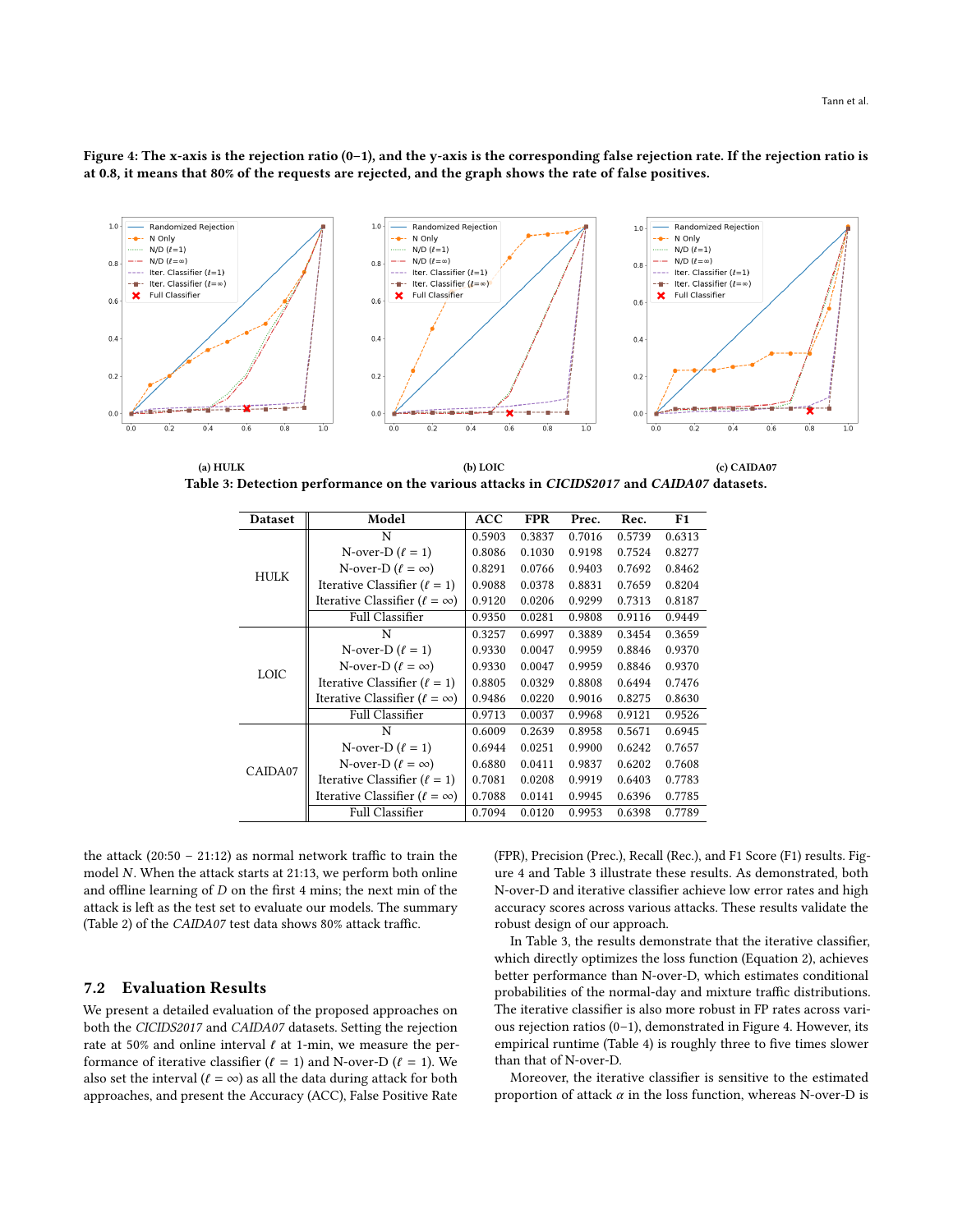<span id="page-8-0"></span>Table 4: Empirical runtimes per epoch  $(\ell = 1)$  for N-over-D and Iterative Classifier in seconds.

| <b>Dataset</b> | $N$ -over-D $(s)$ | <b>Iterative Classifier (s)</b> |
|----------------|-------------------|---------------------------------|
| НИЈК           |                   |                                 |
| LOIC-          |                   |                                 |
| CAIDAO7        |                   | 43                              |

not. In our experiments, we use  $\alpha = 0.6$  as a standard, but in other attacks where the attack proportion could be much higher, setting an appropriate  $\alpha$  is crucial to the detection performance.

Reported evaluation metrics are Accuracy (ACC), False Positive Rate (FPR), Precision (Prec.), Recall (Rec.), and F1 Score (F1). The evaluation metrics are defined as:

 $ACC = (TP + TN)/(TP + TN + FP + FN)$  $FPR = FP/(FP + TN)$  $Prec = TP/(TP + FP)$  $Rec. = TP/(TP + FN)$  $F1 = 2[(Prec. \times Rec.)/(Prec. + Rec.)]$ 

where  $TP = True$  Positives,  $TN = True$  Negatives,  $FP = False$  Positives,  $FN$  = False Negatives. We run all the experiments on NVIDIA Tesla P100 GPUs with 12 GB memory. The models have been implemented in Python v3.7.5 using the Keras v2.2.4 library on top of the Tensorflow v1.14.0 machine learning framework.

#### 7.3 Result Comparison

In addition, we compare our approaches, N-over-D and Iterative Classifier, with state-of-the-art DDoS detection methods on the CICIDS2017 and CAIDA07 datasets. We note that the other studied methods leverage on the labels of the data for their classification models. However, as mentioned in the problem formulation, labeled data is a commodity that is often unavailable during the time of an attack.

CICIDS2017. We compare our approach with three online and four offline methods. The three online approaches include a CNN classifier LUCID [\[5\]](#page-11-21) that uses labels and an unsupervised method, Smart Detection [\[17\]](#page-11-19) that employs simple decision tree learning algorithms, and E-KOAD [\[4\]](#page-11-17). A network flow graph-based detector DeepGFL [\[31\]](#page-11-28), and four deep-learning classifiers introduced by Cyber Security in IoT Networks [\[24\]](#page-11-14) are offline methods. The four deep learning models are the MLP, 1D-CNN, LSTM, and 1D-CNN+LSTM models.

We note that the closest comparison, E-KOAD, presented the performance of the attack in the CICIDS2017 dataset that they achieved the best results. However, their smallest reported interval,  $\ell$ , is 2 mins, while we used 1-min intervals. Hence, we report the results for  $\ell = 2$  min too. We present the evaluation results of all the models and contrast it with our proposed models (Table [5\)](#page-8-1).

The four learning models [\[24\]](#page-11-14) are constructed by combining LSTM, CNN, and fully connected layers. Out of these architectures, designed for DDoS detection in Internet of Things (IoT) networks, the 1D-CNN+LSTM model performs the best. While it produces good classification results, the other models seem to suffer from low true-positive rates. As for DeepGFL [\[31\]](#page-11-28), it uses a graph representation of low-order features to perform classification. The results exhibit its weakness in identifying true positives, leading to low

<span id="page-8-1"></span>Table 5: Performance comparison with existing methods on the CICIDS2017 dataset. We note that while N-over-D and Iterative Classifier do not use label information for identifying attacks, almost every other compared method leverages these labels to achieve the reported results.

| Method               | ACC   | FPR   | Prec. | Rec.  | F1    | Labels     | Online       |
|----------------------|-------|-------|-------|-------|-------|------------|--------------|
| $N$ -over-D          | 0.936 | 0.001 | 0.999 | 0.887 | 0.940 | No         | $\ell = 2$   |
| Iter. Classifier     | 0.935 | 0.034 | 0.852 | 0.810 | 0.831 | No         | $\ell = 2$   |
| Smart Detect [17]    | 0.800 | 0.002 | 0.992 | N/A   | 0.992 | No         | $\ell = 1.7$ |
| $E-KOAD[4]$          | 0.995 | 0.170 | N/A   | 0.952 | N/A   | No         | $\ell = 2$   |
| LUCID <sup>[5]</sup> | 0.996 | 0.005 | 0.993 | 0.999 | 0.996 | <b>Yes</b> | $\ell = 1.7$ |
| DeepGFL [31]         | N/A   | N/A   | 0.756 | 0.302 | 0.432 | Yes        | No           |
| MLP [24]             | 0.863 | N/A   | 0.884 | 0.862 | 0.873 | <b>Yes</b> | No           |
| 1D-CNN [24]          | 0.951 | N/A   | 0.981 | 0.901 | 0.939 | <b>Yes</b> | No           |
| <b>LSTM</b> [24]     | 0.962 | N/A   | 0.984 | 0.898 | 0.895 | Yes        | No           |
| 1D-CNN+LSTM [24]     | 0.971 | N/A   | 0.974 | 0.991 | 0.982 | Yes        | No           |

recall and F1 scores. Even though LUCID [\[5\]](#page-11-21), a lightweight deep learning DDoS detection system, presents superior classification results, the model applies a CNN to network traffic flows to detect attacks that heavily rely on the accuracy of each traffic flow's labels to achieve such performance.

On the other hand, N-over-D and Iterative Classifier achieve one of the highest scores in every evaluation metric while retaining low false-positive rates. It demonstrates competitive performance without utilizing the label information of the data.

CAIDA07. The compared methods include a self-organizing map detection scheme SOM [\[1\]](#page-11-29), a support vector machine classifier SVM [\[23\]](#page-11-30), a hybrid model SVM-SOM [\[21\]](#page-11-31), and an enhanced history-based IP filtering method eHIPF [\[22\]](#page-11-32). We present the evaluation results of all the models and contrast it with the N-over-D performance (Table [6\)](#page-8-2).

<span id="page-8-2"></span>Table 6: Performance comparison with existing methods on the CAIDA07 real-world dataset. We note that while N-over-D does not use label information for identifying attacks, the compared methods consider these labels to achieve such results.

| <b>FPR</b>        |       |       |                                                   | Online                                                                            |
|-------------------|-------|-------|---------------------------------------------------|-----------------------------------------------------------------------------------|
|                   | 0.990 |       | No                                                | $\ell = 1$                                                                        |
| $\parallel$ 0.020 |       |       | No                                                | $\ell = 1$                                                                        |
| $\parallel$ 0.065 |       |       | N <sub>0</sub>                                    | N <sub>0</sub>                                                                    |
| 0.076             |       |       | Yes                                               | No                                                                                |
| $\parallel$ 0.038 | 0.981 |       | Yes                                               | No                                                                                |
| 0.006             |       |       | Yes                                               | N <sub>0</sub>                                                                    |
|                   |       | 0.025 | $0.934$ N/A N/A<br>$0.923$ N/A N/A<br>$N/A$ $N/A$ | TPR Rec. F1 Labels<br>0.624 0.765<br>$0.991$ $0.640$ $0.778$<br>0.992 $N/A$ $N/A$ |

Methods [\[1,](#page-11-29) [21,](#page-11-31) [23\]](#page-11-30) that adopt the SOM and SVM models produced relatively lower evaluation results, ranging from around 4%–8% false-positive rate and 92%–98% true-positive rate. As these are basic machine learning architectures, the models might not capture the high complexity of the network traffic as well as more complex neural architectures. Even though eHIPF [\[22\]](#page-11-32) yields outstanding results, it is a system that invokes an intricate process that requires data labels. The performance of N-over-D, without the need for label information, proves to be very close to that of eHIPF.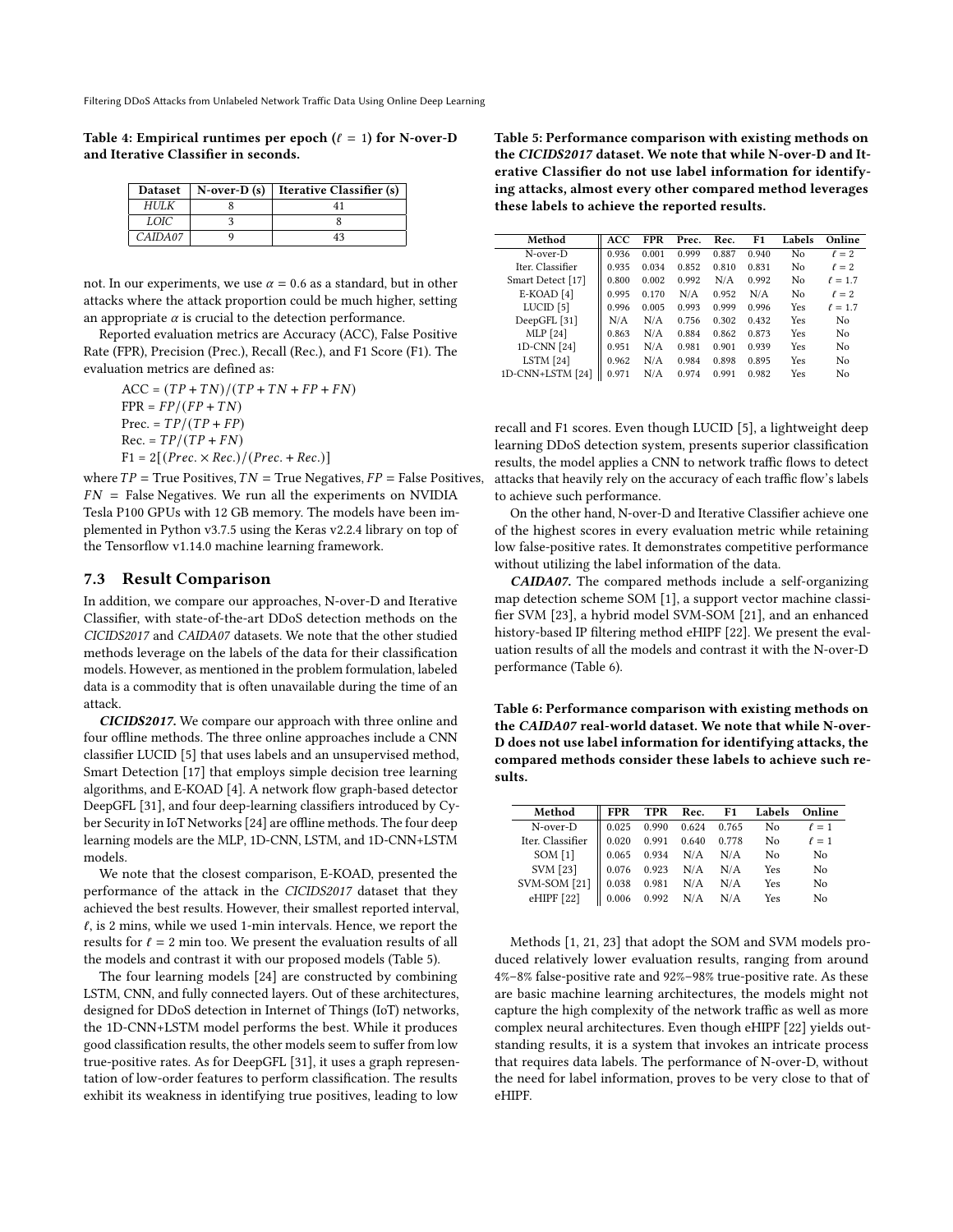## 7.4 Analysis

While we show in the above results (Table [3\)](#page-7-1) that the N-over-D and Iterative Classifier are effective against a range of real-world and synthetic DDoS attacks, the contrast between traffic distributions during normal and DDoS periods for this effect has not been illustrated. We study the performance of various online parameters  $\ell$ , analyze these distributions from an empirical perspective, and discuss the pros and cons of the proposed approaches.

First, we present the performance (Table [7\)](#page-9-1) for the proposed online approaches based on various intervals  $\ell$ . It clearly shows that the iterative classifier outperforms N-over-D. As interval  $\ell$  increases from 1 to 10 min, it significantly improves the iterative classifier's detection ability. There is a notable increase in performance from  $\ell = 1$  to  $\ell = 2$  min. However, increasing intervals  $\ell$  did not affect N-over-D much, and the performance is not sensitive to this onlinelearning parameter.

<span id="page-9-1"></span>Table 7: Online performance comparison for values of interval  $\ell$  on the CICIDS2017 dataset-LOIC attack.

| Model            | (min) | ACC    | <b>FPR</b> | Prec.  | Rec.   | F1     |
|------------------|-------|--------|------------|--------|--------|--------|
|                  |       | 0.8805 | 0.0329     | 0.8808 | 0.6494 | 0.7476 |
| <b>Iterative</b> | 2     | 0.9355 | 0.0340     | 0.8529 | 0.8104 | 0.8311 |
| Classifier       | 5     | 0.9462 | 0.0165     | 0.9212 | 0.7932 | 0.8524 |
|                  | 10    | 0.9486 | 0.0220     | 0.9016 | 0.8275 | 0.8630 |
|                  | 1     | 0.9330 | 0.0047     | 0.9959 | 0.8846 | 0.9370 |
| $N$ -over- $D$   | 2     | 0.9362 | 0.0009     | 0.9992 | 0.8875 | 0.9400 |
|                  | 5     | 0.9371 | 0.0001     | 0.0999 | 0.8882 | 0.9408 |
|                  | 10    | 0.9338 | 0.0037     | 0.9967 | 0.8853 | 0.9377 |

Next, in Figure [5,](#page-10-2) we examine the differences in the normalized sequence score values of LOIC attack traffic. There is a clear distinction between the distribution of the  $N$  predicted values and the values expected by  $D$  of the same traffic. It can be seen that  $N$  assigns lower values for the attack traffic as it predicts the likelihood of the traffic as normal. On the other hand, both online and offline  $D$  assigns higher scores to the same attack traffic as it predicts a high likelihood for these sequences to be attacks. Hence, by taking the  $\frac{N}{D}$  scores, we obtain a more accurate measure of the probability that a sequence of traffic is normal, with a higher score indicating legitimacy.

Our N-over-D approach provides effective cover with practical considerations, but it is not without limitations. Due to the use of LSTM recurrent neural networks and sequences, it requires some time to collect the traffic data in order to form them into sequences before we begin the learning and mitigation process. This could potentially cause an undesired delay, which is easily circumvented by using another type of training algorithms instead of the LSTM in this framework. Also, since accurately estimating the attack and normal distribution difference is fundamental in retrieving the  $\frac{N}{D}$ scores, our approach is most effective on volumetric DDoS attacks. It is not designed for low-rate attacks, and we have yet to study the performance of N-over-D on these types of attacks.

## <span id="page-9-0"></span>8 RELATED WORK

In this section, we examine some of the most relevant works that take statistical and machine learning approaches in DDoS defenses.

## 8.1 Statistical Approaches to DDoS Defense

There is a large body of work on statistical approaches to DDoS mitigation since the early 2000s [\[38\]](#page-11-33). Common methods generally involve some statistical measure of network traffic properties, such as entropy scoring of network packets [\[6,](#page-11-4) [11,](#page-11-5) [27,](#page-11-6) [34\]](#page-11-7), IP filtering [\[19,](#page-11-8) [26\]](#page-11-9), and IP source traceback [\[13,](#page-11-10) [35\]](#page-11-11). These statistical and packet-based defense mechanisms are widely popular in defending against DDoS attacks. Statistical methods leverage variations of distributions in traffic attributes to discriminate between the distribution of traffic during normal usage and attack periods, and identify DDoS attacks.

Entropy-based detection approaches generally score packets based on some statistical metrics. In one of such works [\[34\]](#page-11-7), it proposes a semi-Markov model for normal network browsing behavior. Through simulating the browsing dynamics of legitimate web browsers, the authors observed that a critical condition for successful attacks: the number of active bots of the botnet must not be lower than the number of active legitimate users. Based on the findings, they defined a new fine correntropy metric to detect DDoS attacks. Another proposed method [\[6\]](#page-11-4) combines an entropy-based and a packet-score-based method for first characterizing incoming packets before filtering the malicious packets. Results show that the combined scoring method can differentiate between DDoS attacks and normal traffic. Similarly, a statistical solution [\[11\]](#page-11-5) proposes a joint entropy-based security scheme against DDoS attacks. It generates baseline profiles, determines parameters when attacks are detected, and mitigates the DDoS attacks.

IP filtering, based on IP source address filtering, is another practical way to defend against DDoS attacks. Unlike methods that are based on monitoring the traffic volume, the IP filtering scheme [\[26\]](#page-11-9) uses a history of legitimate IP addresses to decide if incoming IP packets are anomalous. The authors present several heuristic methods to make the IP address database accurate and robust to increase the effectiveness of the scheme. Peng et al. [\[19\]](#page-11-8) uses a sequential nonparametric change point detection method to monitor the increase of new IP addresses, and demonstrate its effectiveness for DDoS attacks. IP source traceback methods tackle the problem of identifying the DDoS attack sources. As monitoring the traffic attributes and IP filtering could provide limited information to prevent DDoS attacks, traceback methods [\[13,](#page-11-10) [35\]](#page-11-11) are another approach for effective defense against these attacks.

A common obstacle to these statistical techniques is the selection of an appropriate model parameters. Given that each DDoS attack in different networks varies from one to the next, it is especially challenging to identify the most suitable parameters that minimize false detection rates. Himura et al. [\[9\]](#page-11-34) presented an automated parameter tuning of a statistical network traffic anomaly detection method, which determines a learning period for setting a parameter of the method.

However, many of the statistical solutions may not be appropriate in an online setting, as some traffic statistics cannot be computed during data collection periods. To overcome this limitation, a DDoS defense architecture [\[33\]](#page-11-20) was proposed to support distributed detection and automated online attack characterization, which assigns a score to each packet that estimates the legitimacy of a packet given the attributes.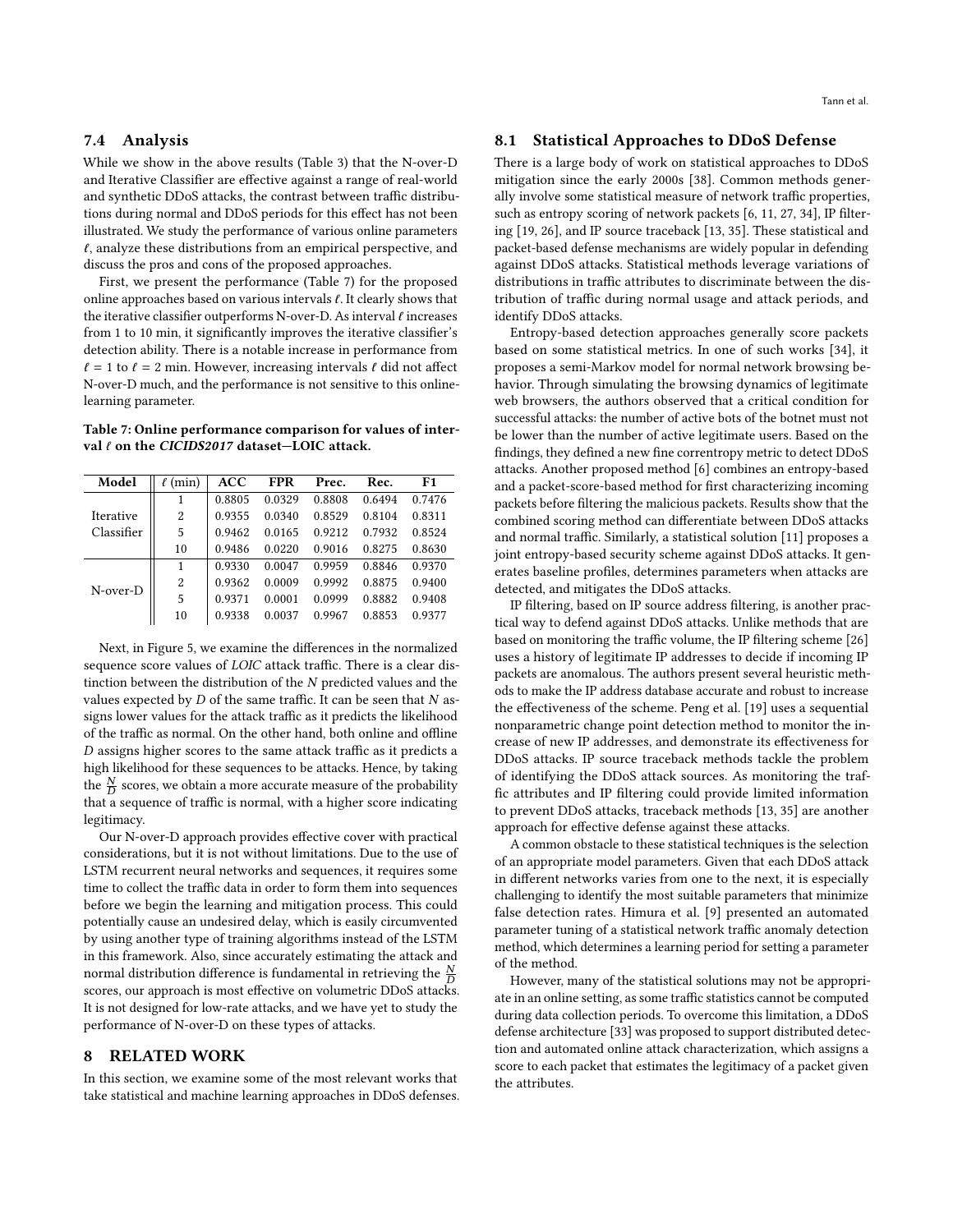<span id="page-10-2"></span>

Figure 5: The distinct distributions of the LOIC attack traffic determined by models N and D. This divergence enable N-over-D to identify the DDoS attacks. The x-axis is the normalized score values (0–1), and the y-axis is the number of traffic sequences.

## <span id="page-10-1"></span>8.2 Machine Learning for DDoS Defense

Another popular approach to DDoS defense is based on Machine Learning (ML) anomaly detection techniques. Learning algorithms such as the Support Vector Machine (SVM), Self-Organizing Map (SOM), Random Forest, K-Nearest Neighbor (KNN), Decision Tree, Gaussian EM, and Neural Network have achieved various degrees of success in network intrusion detection [\[7,](#page-11-18) [16\]](#page-11-35). Fundamental methods SOM [\[1\]](#page-11-29) and SVM [\[21](#page-11-31)[–23\]](#page-11-30) were first proposed to provide artificial intelligence in DDoS mitigation. Braga et al. [\[1\]](#page-11-29) presented a SOM detection scheme with 4 and 6 tuples of attributes as a lightweight detection method based on traffic flow features. Another work [\[23\]](#page-11-30) applied the SVM classifier for detecting attacks. Some others [\[21,](#page-11-31) [22\]](#page-11-32) took a hybrid approach that combined the SVM and SOM to enhance the accuracy in differentiating normal flows from abnormal flows.

A proposed method [\[16\]](#page-11-35) employs a one hidden layer feedforward neural network to detect abnormal traffic, and it achieves high accuracy and low false detection. In another work [\[7\]](#page-11-18), the authors evaluate nine ML methods on the source side data in the cloud for DDoS attack detection. The features (e.g., DNS packages ratio, Dillie-Hellman key exchange packages, ICMP package rate) are first extracted from the traffic data. The extracted data is then fed into the ML algorithms to distinguish between benign and malicious network traffic. Even though these ML methods are promising, the reported results depend heavily on the selection of features and the evaluated datasets [\[10\]](#page-11-36). Hence, to improve the generalization of traffic data and reduce the significance of feature engineering, deep learning models have been increasingly used in recent years.

The recent advancement of machine learning has given rise to increasing exploration of deep learning (DL) models for DDoS detection. We can broadly categorize these DL models into two groups—those that adopt an offline learning approach [\[3,](#page-11-37) [14,](#page-11-12) [15,](#page-11-13) [24,](#page-11-14) [32,](#page-11-15) [37\]](#page-11-16), where all attack data is observed and available for training the models, and online learning models [\[4,](#page-11-17) [5,](#page-11-21) [7,](#page-11-18) [17\]](#page-11-19) that only receive data, as more attack traffic is observed with time.

One offline method [\[14\]](#page-11-12), CNN models with different model depths were used to investigate the relationship between performance and the number of CNN layers. They observe that deeper

structures do not improve performance, and the LSTM model, a variant of RNN, performs better. The modeling of network traffic through time in a sequential manner, which retains information of historical patterns, instead of treating the inputs as independent packets. RNN-based intrusion detection systems [\[3,](#page-11-37) [15,](#page-11-13) [32\]](#page-11-15) demonstrate that the sequential learning models have superior modeling capabilities, and they can detect some sophisticated attacks for intrusion detection tasks. RNN-based methods have demonstrated superior detection capabilities on some sophisticated attacks for intrusion detection tasks [\[3,](#page-11-37) [15,](#page-11-13) [32\]](#page-11-15).In addition, a few deep learning methods [\[24,](#page-11-14) [37\]](#page-11-16) that experiment with RNNs and CNNs hybrid models have slightly increased DDoS detection performance. However, all these methods are not designed for online systems, since the entire training data must be preprocessed before the models start training. They are not suitable for incremental updates when new data is observed.

While there are many offline learning-based DDoS detection methods, few online approaches have been proposed. One online method [\[5\]](#page-11-21) that uses ground-truth labels for training, extracts traffic flow attributes (e.g., Packet Length, TCP Length, Window Size) as input for a deep CNN model.

Only a few methods do not use data labels for training. He et al. [\[7\]](#page-11-18) evaluated nine basic ML methods with an added online learning module on the source side data in the cloud for DDoS attack detection. In another proposed online approach [\[17\]](#page-11-19), basic learning algorithms and simple decision tree methods were employed. Last but not least, Çakmakçı et al. [\[4\]](#page-11-17) employs a kernel-based learning algorithm in addition to the Mahalanobis distance and a chi-square test. It was shown to be competitive with offline DDoS classification algorithms. However, these existing online approaches are defined by their limited modeling capabilities, in which deep learning methods are capable of overcoming the limitations.

## <span id="page-10-0"></span>9 CONCLUSION

This work presents a principled formulation of a machine learning optimization problem that optimizes the detection of attacks in DDoS situations, and it proposes two online learning approaches. First, we introduce N-over-D, an LSTM-based training algorithm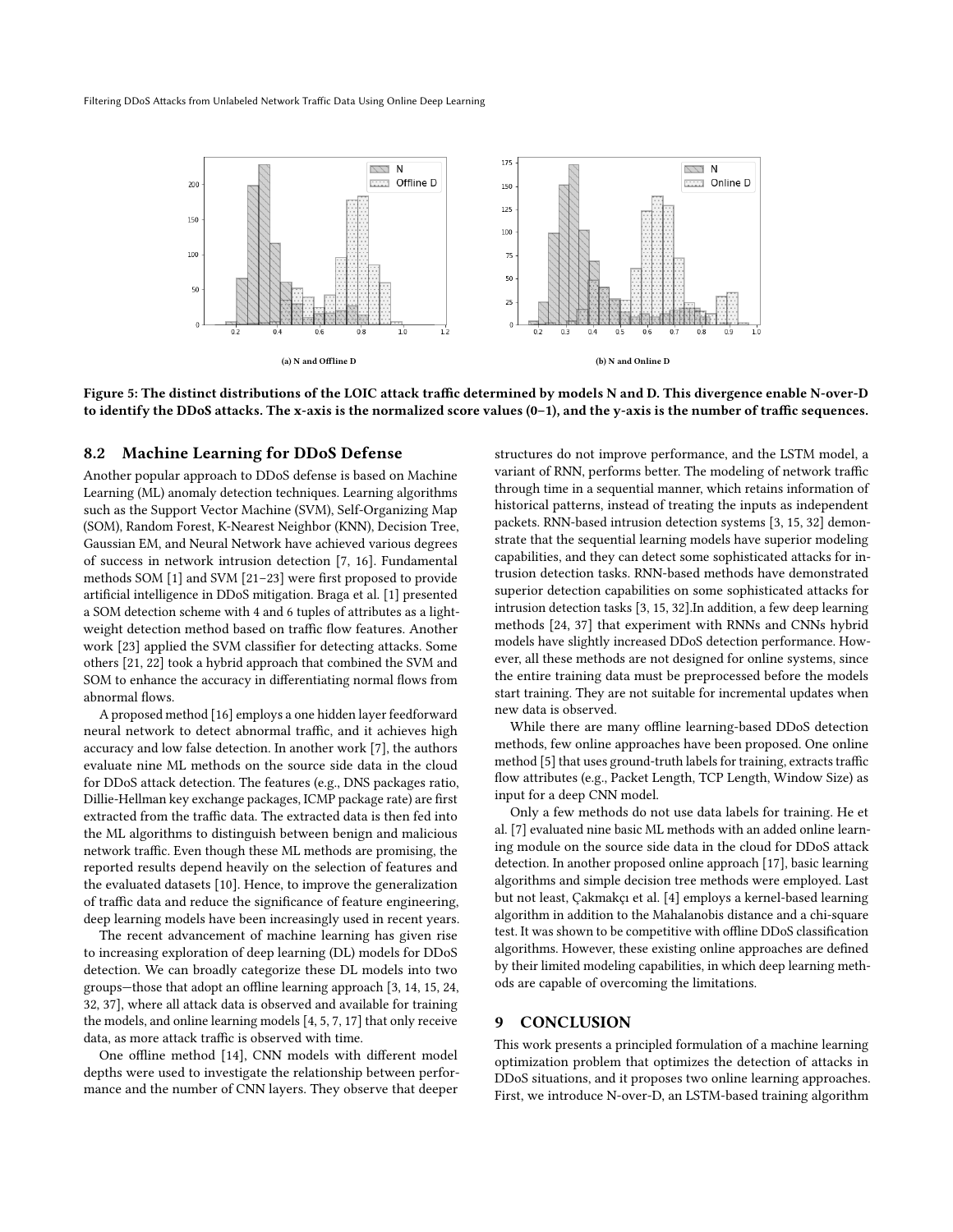that mitigates DDoS attacks by contrasting estimated normal and attack network traffic conditional probability distributions and ranking the unidentified traffic. However, this approach requires an exact likelihood calculation, and there is no joint training of the  $N$ and  $D$  models. Second, we propose an enhanced iterative two-class classifier and design a specific loss function more suited for deep learning that solves the presented optimization problem. Through extensive evaluation, we demonstrate the effectiveness of N-over-D and iterative classifier against a range of DDoS attacks, actual and synthetically generated, offering a practical solution to the everevolving DDoS attacks. We recognize the lack of ground truth labels that identify traffic during the attacks, which contains a mixture of legitimate and malicious traffic, raising serious concern about the effectiveness of existing machine learning detection methods that rely on these labels for the reported performance. Furthermore, we analyze the strengths and weaknesses of both approaches, which illustrate the practical considerations of designing a more functional and robust online DDoS mitigation system.

#### REFERENCES

- <span id="page-11-29"></span>[1] R. Braga, E. Mota, and A. Passito. 2010. Lightweight DDoS flooding attack detection using NOX/OpenFlow. In IEEE Local Computer Network Conference.
- <span id="page-11-0"></span>[2] Paul J Criscuolo. 2000. Distributed denial of service: Trin00, tribe flood network, tribe flood network 2000, and stacheldraht ciac-2319. Technical Report. California Univ Livermore Radiation Lab.
- <span id="page-11-37"></span>[3] Jianjing Cui, Jun Long, Erxue Min, Qiang Liu, and Qian Li. 2018. Comparative Study of CNN and RNN for Deep Learning Based Intrusion Detection System. In
- <span id="page-11-17"></span>Cloud Computing and Security. [4] Salva Daneshgadeh Çakmakçı, Thomas Kemmerich, Tarem Ahmed, and Nazife Baykal. 2020. Online DDoS attack detection using Mahalanobis distance and Kernel-based learning algorithm. Journal of Network and Computer Applications (2020).
- <span id="page-11-21"></span>[5] R. Doriguzzi-Corin, S. Millar, S. Scott-Hayward, J. Martinez-del Rincon, and D. Siracusa. 2020. LUCID: A Practical, Lightweight Deep Learning Solution for DDoS Attack Detection. IEEE Transactions on Network and Service Management (2020).
- <span id="page-11-4"></span>[6] A. Gaurav and A. K. Singh. 2017. Entropy-score: A method to detect DDoS attack and flash crowd. In 2017 2nd IEEE International Conference on Recent Trends in Electronics, Information Communication Technology (RTEICT).
- <span id="page-11-18"></span>[7] Z. He, T. Zhang, and R. B. Lee. 2017. Machine Learning Based DDoS Attack Detection from Source Side in Cloud. In 2017 IEEE 4th International Conference on Cyber Security and Cloud Computing (CSCloud).
- <span id="page-11-27"></span>[8] P. Hick, E. Aben, K. Claffy, and J. Polterock. 2007. The CAIDA DDoS attack 2007 dataset.
- <span id="page-11-34"></span>[9] Y. Himura, K. Fukuda, K. Cho, and H. Esaki. 2009. An Automatic and Dynamic Parameter Tuning of a Statistics-Based Anomaly Detection Algorithm. In IEEE International Conference on Communications.
- <span id="page-11-36"></span>[10] K. S. Hoon, K. C. Yeo, S. Azam, B. Shunmugam, and F. De Boer. 2018. Critical review of machine learning approaches to apply big data analytics in DDoS forensics. In 2018 International Conference on Computer Communication and Informatics (ICCCI).
- <span id="page-11-5"></span>[11] K. Kalkan, L. Altay, G. Gür, and F. Alagöz. 2018. JESS: Joint Entropy-Based DDoS Defense Scheme in SDN. IEEE Journal on Selected Areas in Communications (2018).
- <span id="page-11-23"></span>[12] Oleg Kupreev, Ekaterina Badovskaya, and Alexander Gutnikov. 2020. DDoS attacks in Q1 2020. [Online].
- <span id="page-11-10"></span>[13] Vadim Kuznetsov, Helena Sandström, and Andrei Simkin. 2002. An Evaluation of Different IP Traceback Approaches. In Information and Communications Security.
- <span id="page-11-12"></span>[14] D. Kwon, K. Natarajan, S. C. Suh, H. Kim, and J. Kim. 2018. An Empirical Study on Network Anomaly Detection Using Convolutional Neural Networks. In 2018 IEEE 38th International Conference on Distributed Computing Systems (ICDCS).
- <span id="page-11-13"></span>[15] Chuanhuang Li, Yan Wu, Xiaoyong Yuan, Zhengjun Sun, Weiming Wang, Xiaolin Li, and Liang Gong. 2018. Detection and defense of DDoS attack–based on deep learning in OpenFlow-based SDN. International Journal of Communication Systems (2018).
- <span id="page-11-35"></span>[16] J. Li, Y. Liu, and L. Gu. 2010. DDoS attack detection based on neural network. In 2010 2nd International Symposium on Aware Computing.
- <span id="page-11-19"></span>[17] Francisco Sales de Lima Filho, Frederico AF Silveira, Agostinho de Medeiros Brito Junior, Genoveva Vargas-Solar, and Luiz F Silveira. 2019. Smart Detection: An Online Approach for DoS/DDoS Attack Detection Using Machine Learning.

Security and Communication Networks (2019).

- <span id="page-11-2"></span>[18] Jing Liu, Yang Xiao, Kaveh Ghaboosi, Hongmei Deng, and Jingyuan Zhang. 2009. Botnet: classification, attacks, detection, tracing, and preventive measures. EURASIP journal on wireless communications and networking (2009).
- <span id="page-11-8"></span>[19] Tao Peng, Christopher Leckie, and Kotagiri Ramamohanarao. 2002. Detecting Distributed Denial of Service Attacks Using Source IP Address Monitoring. In Proceedings of the Third International IFIP-TC6 Networking Conference.
- <span id="page-11-3"></span>[20] Tao Peng, Christopher Leckie, and Kotagiri Ramamohanarao. 2007. Survey of network-based defense mechanisms countering the DoS and DDoS problems. ACM Computing Surveys (CSUR) (2007).
- <span id="page-11-31"></span>[21] T. V. Phan, N. K. Bao, and M. Park. 2016. A Novel Hybrid Flow-Based Handler with DDoS Attacks in Software-Defined Networking. In 2016 Intl IEEE Conferences on Ubiquitous Intelligence Computing, Advanced and Trusted Computing, Scalable Computing and Communications, Cloud and Big Data Computing, Internet of People, and Smart World Congress (UIC/ATC/ScalCom/CBDCom/IoP/SmartWorld).
- <span id="page-11-32"></span>[22] T. V. Phan and M. Park. 2019. Efficient Distributed Denial-of-Service Attack Defense in SDN-Based Cloud. IEEE Access (2019).
- <span id="page-11-30"></span>[23] T. V. Phan, T. Van Toan, D. Van Tuyen, T. T. Huong, and N. H. Thanh. 2016. Open-FlowSIA: An optimized protection scheme for software-defined networks from flooding attacks. In 2016 IEEE Sixth International Conference on Communications and Electronics (ICCE).
- <span id="page-11-14"></span>[24] M. Roopak, G. Yun Tian, and J. Chambers. 2019. Deep Learning Models for Cyber Security in IoT Networks. In 2019 IEEE 9th Annual Computing and Communication Workshop and Conference (CCWC).
- <span id="page-11-26"></span>[25] Iman Sharafaldin., Arash Habibi Lashkari., and Ali A. Ghorbani. 2018. Toward Generating a New Intrusion Detection Dataset and Intrusion Traffic Characterization. In Proceedings of the 4th International Conference on Information Systems Security and Privacy - Volume 1: ICISSP.
- <span id="page-11-9"></span>[26] Tao Peng, C. Leckie, and K. Ramamohanarao. 2003. Protection from distributed denial of service attacks using history-based IP filtering. In IEEE International Conference on Communications. ICC.<br>[27] R. Wang. Z. Jia. and L. Ju. 2015.
- <span id="page-11-6"></span>An Entropy-Based Distributed DDoS Detection Mechanism in Software-Defined Networking. In 2015 IEEE Trustcom/BigDataSE/ISPA.
- <span id="page-11-25"></span>[28] Kilian Weinberger, Anirban Dasgupta, John Langford, Alex Smola, and Josh Attenberg. 2009. Feature Hashing for Large Scale Multitask Learning. In Proceedings of the 26th Annual International Conference on Machine Learning.
- <span id="page-11-1"></span>[29] Paul Wood, Ben Nahorney, Kavitha Chandrasekar, Scott Wallace, and Kevin Haley. 2016. Internet Security Threat Report. Technical Report. Symantec Corporation.
- <span id="page-11-22"></span>[30] Paul Wood, Ben Nahorney, Kavitha Chandrasekar, Scott Wallace, and Kevin Haley. 2019. Internet Security Threat Report. Technical Report. Symantec Corporation.
- <span id="page-11-28"></span>[31] Yepeng Yao, Liya Su, and Zhigang Lu. 2018. DeepGFL: Deep feature learning via graph for attack detection on flow-based network traffic. In MILCOM 2018-2018 IEEE Military Communications Conference (MILCOM).
- <span id="page-11-15"></span>[32] C. Yin, Y. Zhu, J. Fei, and X. He. 2017. A Deep Learning Approach for Intrusion Detection Using Recurrent Neural Networks. IEEE Access (2017).
- <span id="page-11-20"></span>[33] Yoohwan Kim, Wing Cheong Lau, Mooi Choo Chuah, and H. J. Chao. 2004. Packetscore: statistics-based overload control against distributed denial-of-service attacks. In IEEE INFOCOM.
- <span id="page-11-7"></span>[34] S. Yu, S. Guo, and I. Stojmenovic. 2015. Fool Me If You Can: Mimicking Attacks and Anti-Attacks in Cyberspace. IEEE Trans. Comput. (2015).
- <span id="page-11-11"></span>[35] S. Yu, W. Zhou, R. Doss, and W. Jia. 2011. Traceback of DDoS Attacks Using Entropy Variations. IEEE Transactions on Parallel and Distributed Systems (2011).
- <span id="page-11-24"></span>[36] S. Yu, W. Zhou, W. Jia, S. Guo, Y. Xiang, and F. Tang. 2012. Discriminating DDoS Attacks from Flash Crowds Using Flow Correlation Coefficient. IEEE Transactions on Parallel and Distributed Systems (2012).
- <span id="page-11-16"></span>[37] Xiaoyong Yuan, Chuanhuang Li, and Xiaolin Li. 2017. DeepDefense: Identifying DDoS Attack via Deep Learning. 2017 IEEE International Conference on Smart Computing (SMARTCOMP) (2017)
- <span id="page-11-33"></span>[38] S. T. Zargar, J. Joshi, and D. Tipper. 2013. A Survey of Defense Mechanisms Against Distributed Denial of Service (DDoS) Flooding Attacks. IEEE Communications Surveys Tutorials (2013).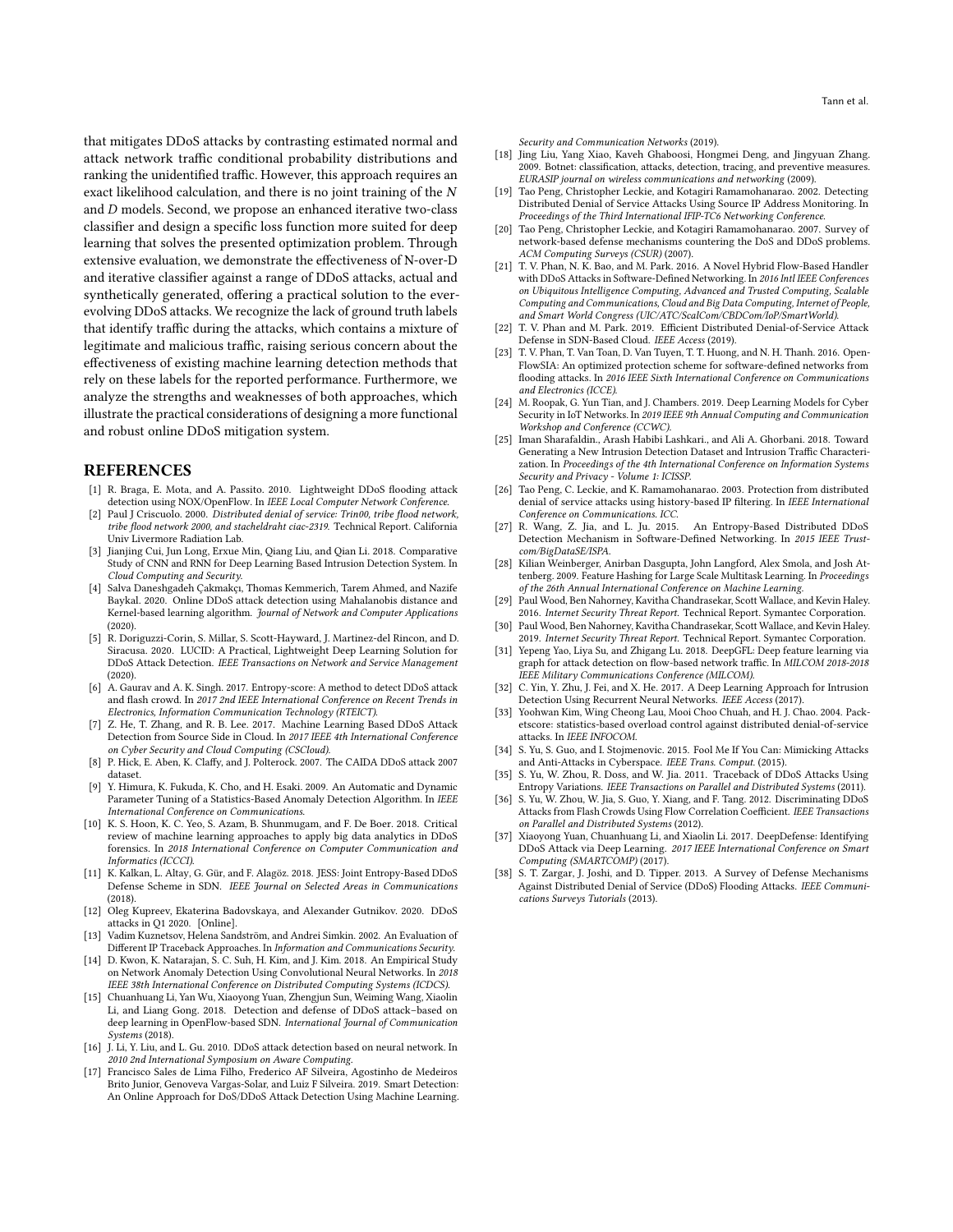## A IMPLEMENTATION DETAILS

We provide the LSTM architecture operations, describe the network traffic data preprocessing procedure, and report the default parameter settings for the experiments implemented in this paper.

## A.1 LSTM Architecture Computation

We use the LSTM architecture without peep-hole connections. The operations are computed as follows:

$$
i_t = \sigma(W_{xi}x_t + W_{hi}h_{t-1} + b_i)
$$
  
\n
$$
f_t = \sigma(W_{xf}x_t + W_{hf}h_{t-1} + b_f)
$$
  
\n
$$
o_t = \sigma(W_{xo}x_t + W_{ho}h_{t-1} + b_o)
$$
  
\n
$$
g_t = \tanh(W_{xg}x_t + W_{hg}h_{t-1} + b_g)
$$
  
\n
$$
c_t = f_t \odot c_{t-1} + i_t \odot g_t
$$
  
\n
$$
h_t = o_t \odot \tanh(c_t)
$$

where  $x_t$  is the input at time  $t, \sigma(\cdot)$  is the sigmoid function, tanh $(\cdot)$ is the hyperbolic tangent function, and ⊙ denotes element-wise product. Each gate function has its own weight matrix and a bias vector. We denote the parameters with subscripts  $f$  for the forget gate function,  $i$  for the input gate function, and  $o$  for the output gate function respectively (e.g.,  $W_{xf}$ ,  $W_{hf}$ , and  $b_f$  are parameters of the forget gate function).

# A.2 Data Preprocessing Algorithm

Using the data processing procedure below, we prepare network traffic data into a streaming form, grouped by source and destination IP addresses, for online learning.

| <b>Algorithm 1</b> Network data preprocessing algorithm.                                       |
|------------------------------------------------------------------------------------------------|
| 1: <b>for</b> each interval $\tau_i$ <b>do</b>                                                 |
| Sort packets $x = \{x_1, \ldots, x_n\}$ chronologically by absolute<br>2:                      |
| time                                                                                           |
| for all $x \in x$ do<br>3:                                                                     |
| <b>if</b> number of packets $x^{(ip)}$ from an IP < $\varepsilon$ then<br>4:                   |
| $x \setminus x^{(ip)}$<br>5:                                                                   |
| end if<br>6:                                                                                   |
| Extract features f<br>7:                                                                       |
| end for<br>8:                                                                                  |
| Form sequences $seq^{(ip)} = (f_1^d, f_2^d, \ldots, f_T^d)$ with dynamic<br>9:                 |
| features of length seq len = $T$                                                               |
| if seq len $\leq T$ then<br>10:                                                                |
| zero $pad(seq)$<br>11:                                                                         |
| end if<br>12:                                                                                  |
| $seq^{(ip)} \cup f^{s(ip)}$<br>$\triangleright$ Join static features of IP to sequences<br>13: |
| $14:$ end for                                                                                  |

# A.3 Parameter Settings

For the numerator model  $N$ , we split the training data into an 80/20 training and validation ratio. As for the online model  $D$ , every batch of data in a time interval is divided into a 90/20 training and validation ratio to maximize the training data. Table [8](#page-12-0) lists the parameter settings of numerator  $N$ .

#### Table 8: Model Parameters.

<span id="page-12-0"></span>

| Dataset | Parameter             | N     |                     |
|---------|-----------------------|-------|---------------------|
|         | epochs                | 30    | 10 (1 per interval) |
|         | learning rate         | 0.005 | 0.003               |
| CAIDA07 | LSTM dimension        | 300   | 300                 |
|         | embedding dimension   | 512   | 512                 |
|         | batch size            | 512   | 128                 |
|         | sequence length       | 200   | 200                 |
|         | epochs                | 30    | 10 (5 per interval) |
|         | learning rate         | 0.005 | 0.003               |
| LOIC    | LSTM dimension        | 300   | 300                 |
|         | embedding dimension   | 512   | 512                 |
|         | batch size            | 512   | 128                 |
|         | sequence length       | 200   | 200                 |
|         | epochs                | 30    | 10 (5 per interval) |
|         | learning rate         | 0.005 | 0.003               |
| HULK    | <b>LSTM</b> dimension | 300   | 300                 |
|         | embedding dimension   | 512   | 512                 |
|         | batch size            | 512   | 128                 |
|         | sequence length       | 90    | 90                  |

# B PREDICTION ANALYSIS

We include more experimental analysis below that illustrate the different distributions learned by models  $N$  and both the offline and online  $D$  models. Figs. [6](#page-12-1) and [7](#page-13-0) show the divergent prediction distributions for the HULK attack. For the distributions of the predictions for the CAIDA07 attack, refer to Figs. [8](#page-13-1) and [9.](#page-13-2)

<span id="page-12-1"></span>

Figure 6: HULK attack. Prediction by  $N$  and offline  $D$ .